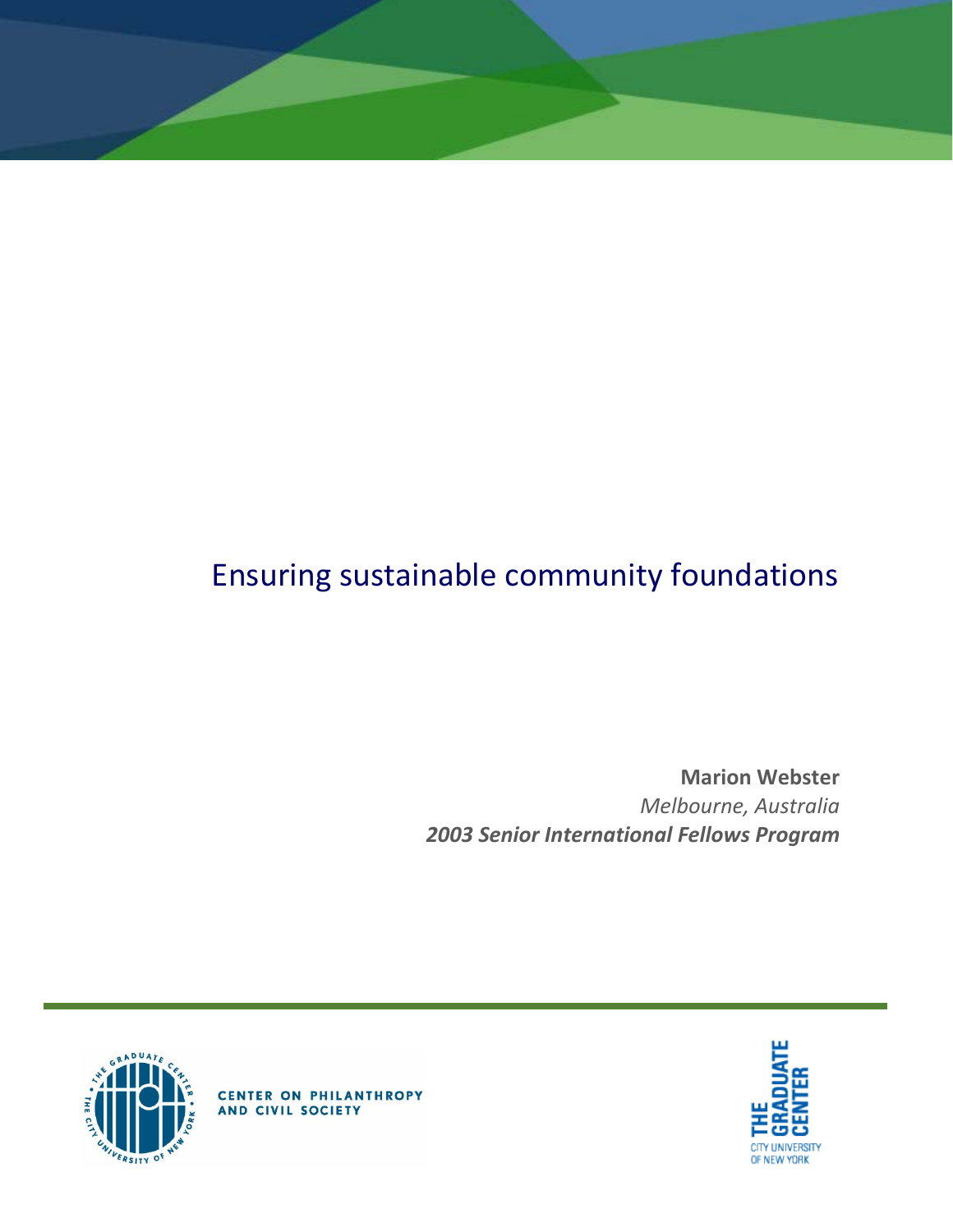*This paper was submitted in partial fulfillment of the 2003 Senior International Fellows Program of the Center on Philanthropy and Civil Society at The Graduate Center, The City University of New York. The paper may have subsequently been revised, translated, circulated or published in alternate format by the author.*

*During the course of the program in 2003, the author was Locum Director of the Community Foundation Network.*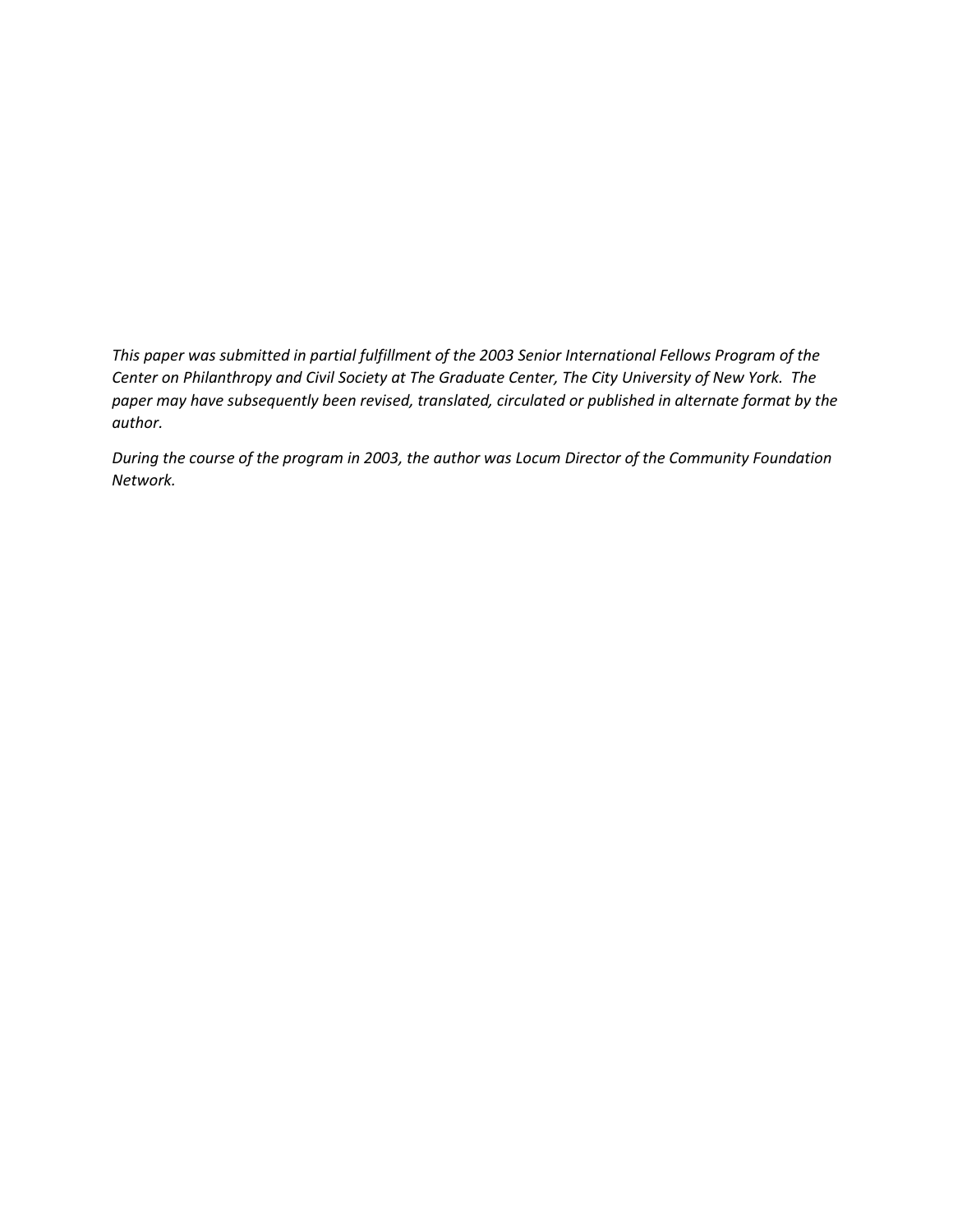## **ENSURING SUSTAINABLE COMMUNITY FOUNDATIONS**

- using the USA experience to assist in developing a strategy and a range of tools that will help community foundations in Australia and the United Kingdom achieve sustainability through local philanthropy.

Marion Webster 2003 Senior International Fellow Centre on Philanthropy and Civil Society City University of New York November 2003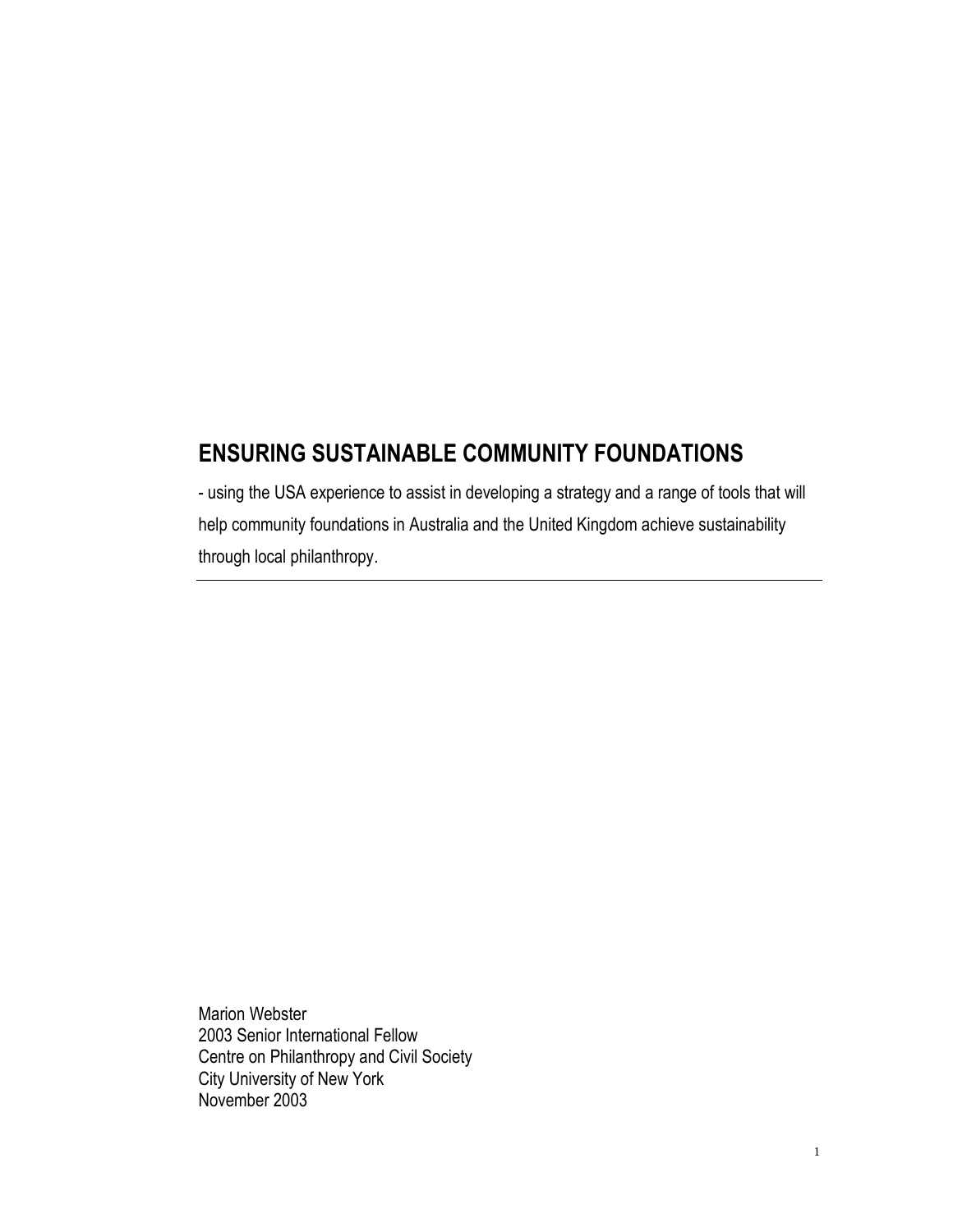| $\mathbf{1}$   | <b>OVERVIEW</b> |                                                              |  |  |  |  |
|----------------|-----------------|--------------------------------------------------------------|--|--|--|--|
|                | 1.1             |                                                              |  |  |  |  |
|                | 1.2             |                                                              |  |  |  |  |
|                | 1.3             |                                                              |  |  |  |  |
|                | 1.4             |                                                              |  |  |  |  |
|                | 1.5             |                                                              |  |  |  |  |
| $\overline{2}$ |                 | THE USA EXPERIENCE - LESSONS FOR THE UK AND AUSTRALIA  10-19 |  |  |  |  |
|                | 2.1             |                                                              |  |  |  |  |
|                |                 | 2.1.1                                                        |  |  |  |  |
|                |                 | 2.1.2                                                        |  |  |  |  |
|                | 2.2             |                                                              |  |  |  |  |
|                | 2.3             |                                                              |  |  |  |  |
| 3              |                 |                                                              |  |  |  |  |
|                | 3.1             |                                                              |  |  |  |  |
|                | 3.2             |                                                              |  |  |  |  |
|                | 3.3             |                                                              |  |  |  |  |
|                | 3.4             |                                                              |  |  |  |  |
|                |                 | 3.4.1                                                        |  |  |  |  |
|                |                 | 3.4.2                                                        |  |  |  |  |
|                |                 | 3.4.3                                                        |  |  |  |  |
|                |                 | 3.4.4                                                        |  |  |  |  |
|                |                 | 3.4.5                                                        |  |  |  |  |
|                |                 | 3.4.6                                                        |  |  |  |  |
|                |                 | 3.4.7                                                        |  |  |  |  |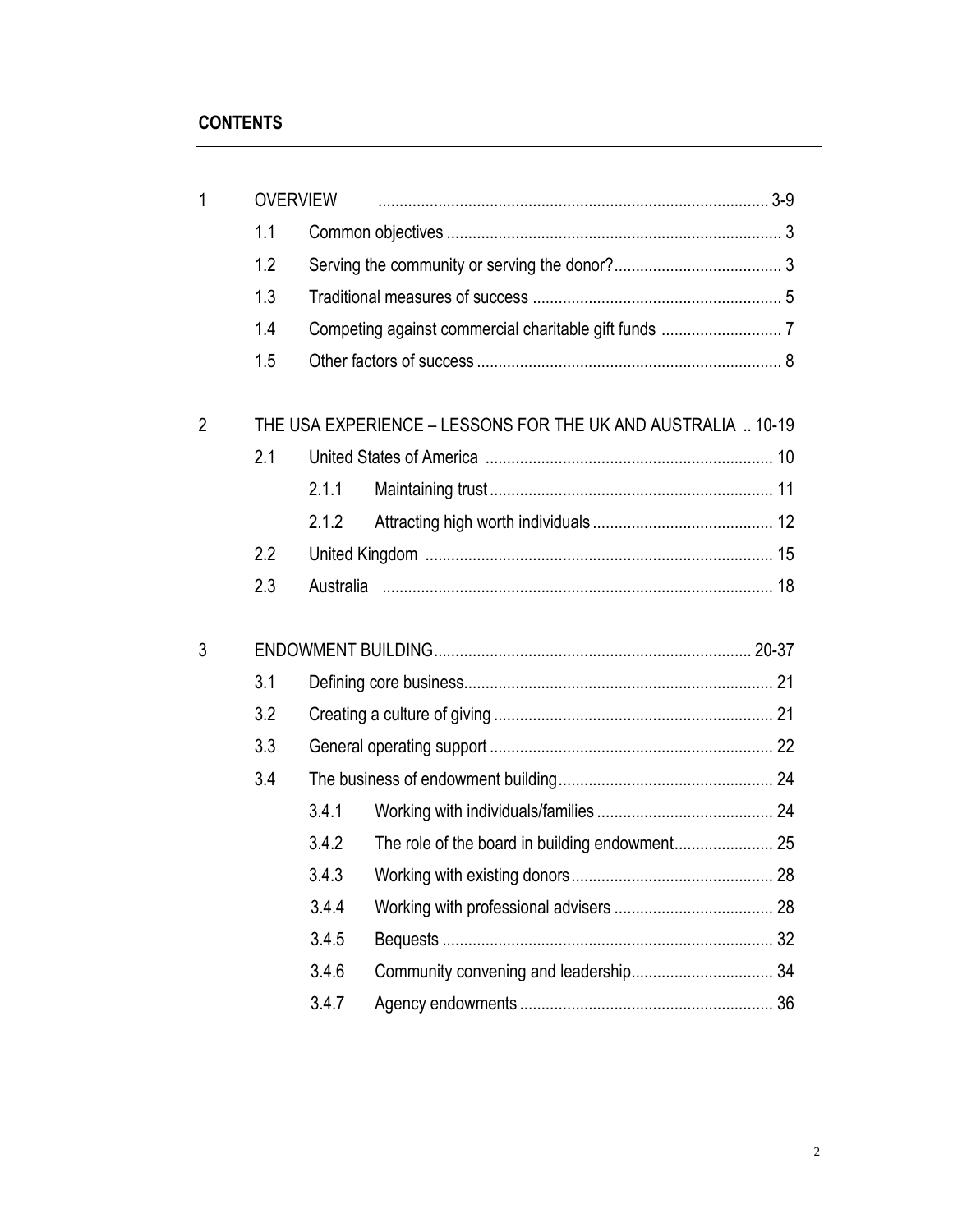#### **1 OVERVIEW**

#### **1.1 Common objectives**

While the community foundation movement in the USA is the most developed in the world, internationally, as in the USA, it is accepted that the role of community foundations is to promote civil society, build positive social capital and improve the quality of life in communities through building local philanthropy.

In order to successfully achieve these objectives, community foundations everywhere recognise that they must achieve sustainability through local financial support and through the involvement of their local community constituency and ultimately through the development of a permanent pool of unrestricted funds. To not achieve sustainability over time leaves a community foundation particularly vulnerable and unlikely to succeed in the long term.

The role a community foundation plays in a community is central to improving the well being of that community, particularly in under-developed countries and small rural communities. It places enormous responsibility and pressure on the foundation and its founders to succeed. Therefore establishing a community foundation is not something that should be entered into lightly without careful research as to its ability to achieve long-term sustainability.

#### **1.2 Serving the community or serving the donor?**

While there may be common objectives, community foundations often describe their focus and the approach they take to achieve sustainability in different ways.

This is especially apparent in the USA where, between a donor-focused approach taken by some community foundations and a community focus taken by others, there are any number of variations.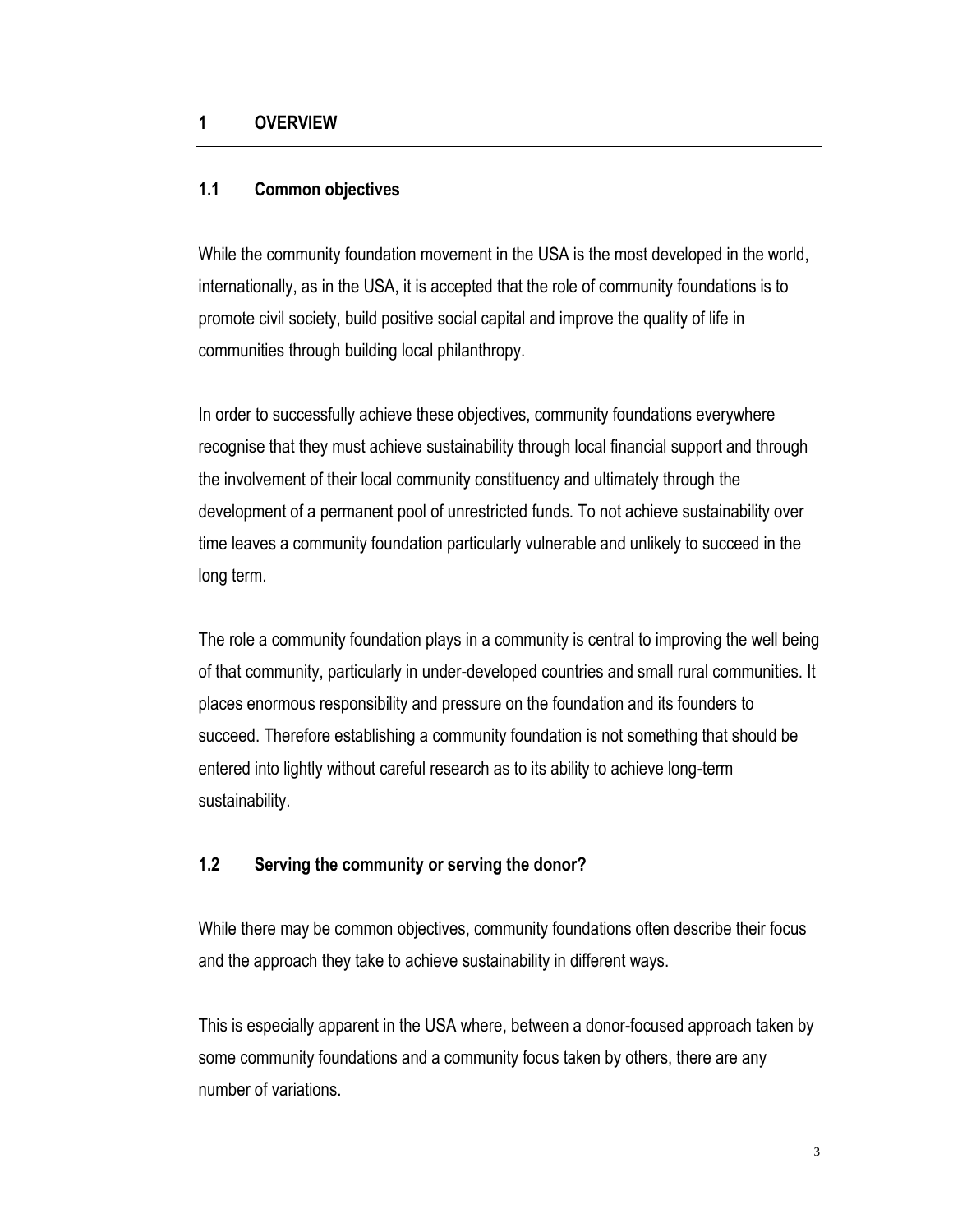For example, at one end of what is really a continuum, Peter Hero, President of the Community Foundation Silicon Valley Foundation, believes that while community building is the goal, the customer is the donor (via public benefit corporations). "We serve the community *only* if we serve the donor well," <sup>1</sup> he says.

Bob Edgar, Director, Donor Resources, New York Community Trust (NYCT), takes a middle approach, believing that the NYCT serves both the community of New York City and its donors equally, <sup>2</sup> while Emmett Carson, President and CEO of the Minneapolis Foundation believes there currently is a crisis in the community foundation movement (brought on by the emergence and huge asset growth of the commercial gift funds) and that this crisis is forcing traditional community foundations to re-evaluate their purpose and function. He states:

*At the heart of the crisis lies a choice between two different approaches – one that focuses on catering to the donors' needs, the other that focuses on the community need …The mission of the community-focused community foundation is to build unrestricted assets, and the customer is the community as a whole rather than individual donors.*<sup>3</sup>

Whichever way a community foundation chooses to describe and position itself in this debate, there is general agreement within the movement (both in the USA and elsewhere) on the following issues.

- To ultimately be sustainable, the goal of a community foundation must be to build a significant pool of "unrestricted funds which pour grant dollars into the community, stimulate great ideas, excite the donors and serve the community".<sup>4</sup>
- A community foundation is the vehicle *through which people give*, rather than *to which people give*.

<sup>1</sup> "Community Foundation Silicon Valley: Evolving infrastructure to meet strategic needs", Stanford Graduate School of Business, Case # PM-49, version (A) 02/27/03, p5.

<sup>2</sup> Bob Edgar, conversation with the author, 4 November 2003.

<sup>3</sup> Emmett Carson, "A Crisis of Identity for Community Foundations" in *The State of Philanthropy 2002*,

National Committee for Responsive Philanthropy, Washington 2002, p7.

<sup>4</sup> Peter Hero, *op cit*, p5.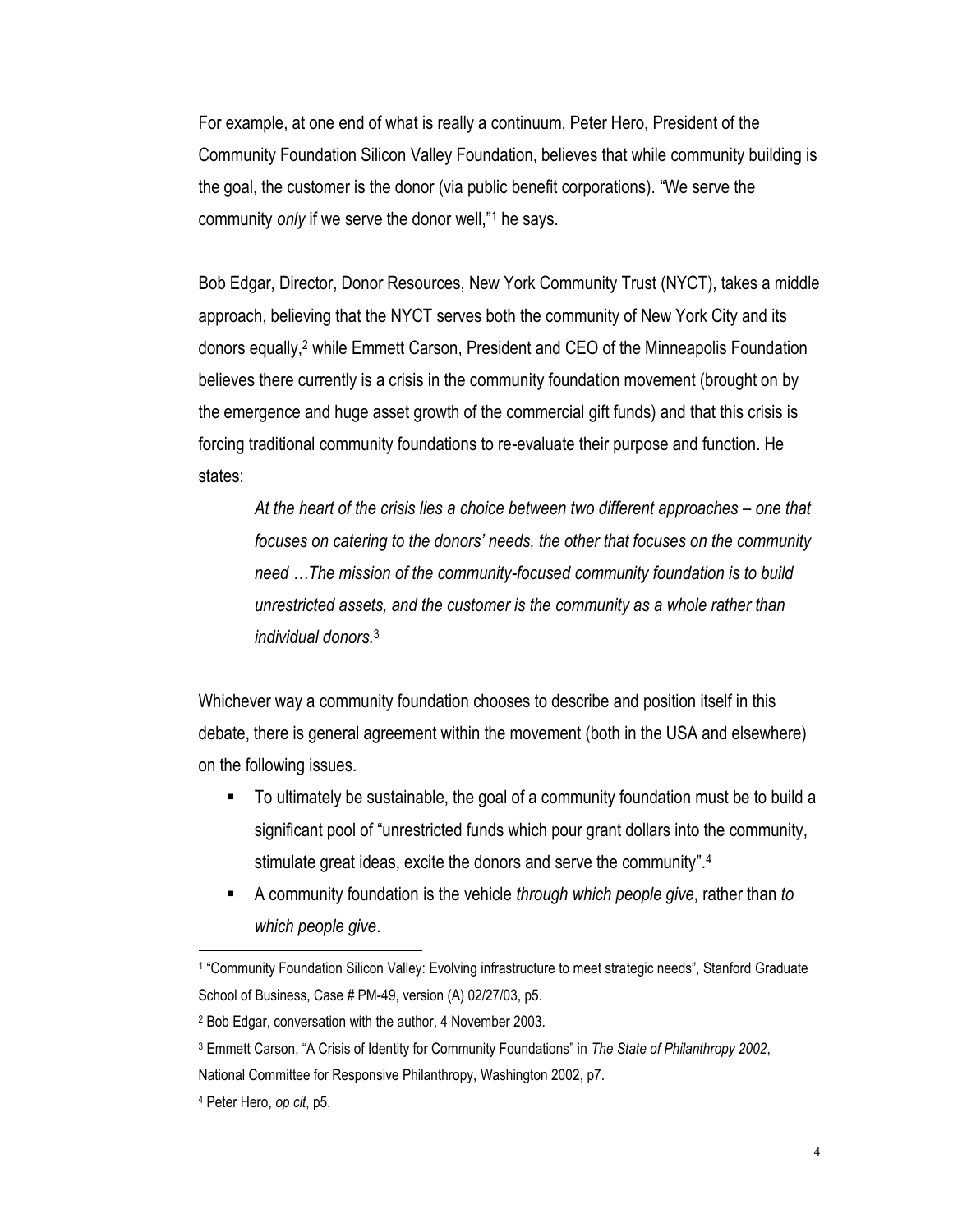- Charitable organizations (grant recipients) are also the vehicles not the clients of a community foundation.
- The success of a community foundation will be determined by its ability to establish trusting relationships with both the foundation's donors and the community it serves.
- A progressive community foundation is increasingly recognizing, capitalising on, and utilising the knowledge it has within and around it. Katherine Fulton and Andrew Blau state that community foundations "are turning themselves into knowledge hubs about the non-profit issues and social concerns of their communities". 5

## **1.3 Traditional measures of success**

While successful community foundation development in the USA and elsewhere traditionally has been measured in terms of the size of a foundation's permanent endowment and the dollar value of its grantmaking, it is now accepted that these should not be the only measurements of success.

Having said that, endowment size and grantmaking should never be dismissed. Both are critical because:

- **The development of a locally raised permanent endowment is what distinguishes a** community foundation from other service providers and is what ultimately gives a community foundation its credibility.
- Over time, as the permanent funds under management grow, fees earned will also grow, thus providing a community foundation with predictable funds to support core and infrastructure costs.

A minimum endowment size is also important for independence. In the USA it is agreed that the minimum funds required under management to enable a community foundation to reach

 $\overline{a}$ <sup>5</sup> Katherine Fulton and Andrew Blau, "Trends in Philanthropy Today" in Discovering Philanthropy in the 21st Century, working paper, June 2003, p7.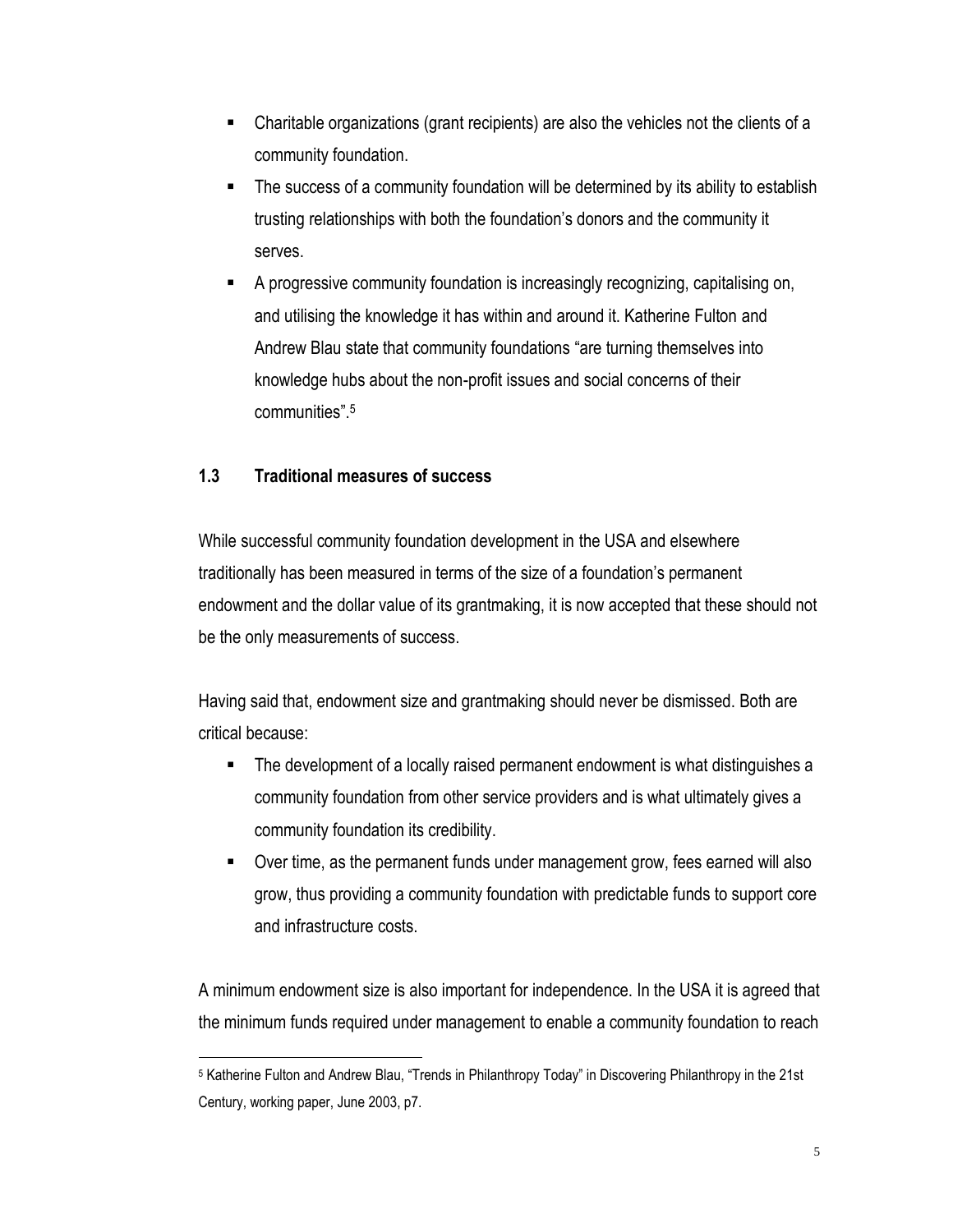sustainability and not be dependent on external funding for its core and infrastructure costs is US\$25 million in assets and at least a seven year lead time. <sup>6</sup> There is no reason to believe that the local equivalent wouldn't/doesn't apply in both the UK and Australia. The Melbourne Community Foundation in Australia has recently arrived at this conclusion.

Given the need for this minimum level of funding for sustainability is accepted, there has been much discussion in both the USA (and in the UK, and sure to follow in Australia) whether or not a large number of the community foundations already established in small, especially rural, communities can ever hope to achieve sustainability and/or survive. If this is true, it is anticipated that a 'shakeout' in the community foundation movement is inevitable over the next few years in all countries where they currently exist, unless of course the minimum funds threshold is achieved, which for many may be impossible given the funding 'pot' available in local communities.

The failure of some community foundations to survive will unfortunately lead to a loss of credibility for the whole community foundation concept at both a local and a national level. The risk of setting the movement back for many years in the communities in which they fail is real and should be now considered before the establishment process begins.

The need to develop a permanent endowment does not, however, negate the important role that 'in/out' flow-through and donor advised funds can play for a community foundation, particularly in terms of providing community visibility, community benefit and a perception of size.

<sup>6</sup> "Regionally Based Services to Community Foundations 2002-3", Forum of Regional Associations of Grantmakers, p4.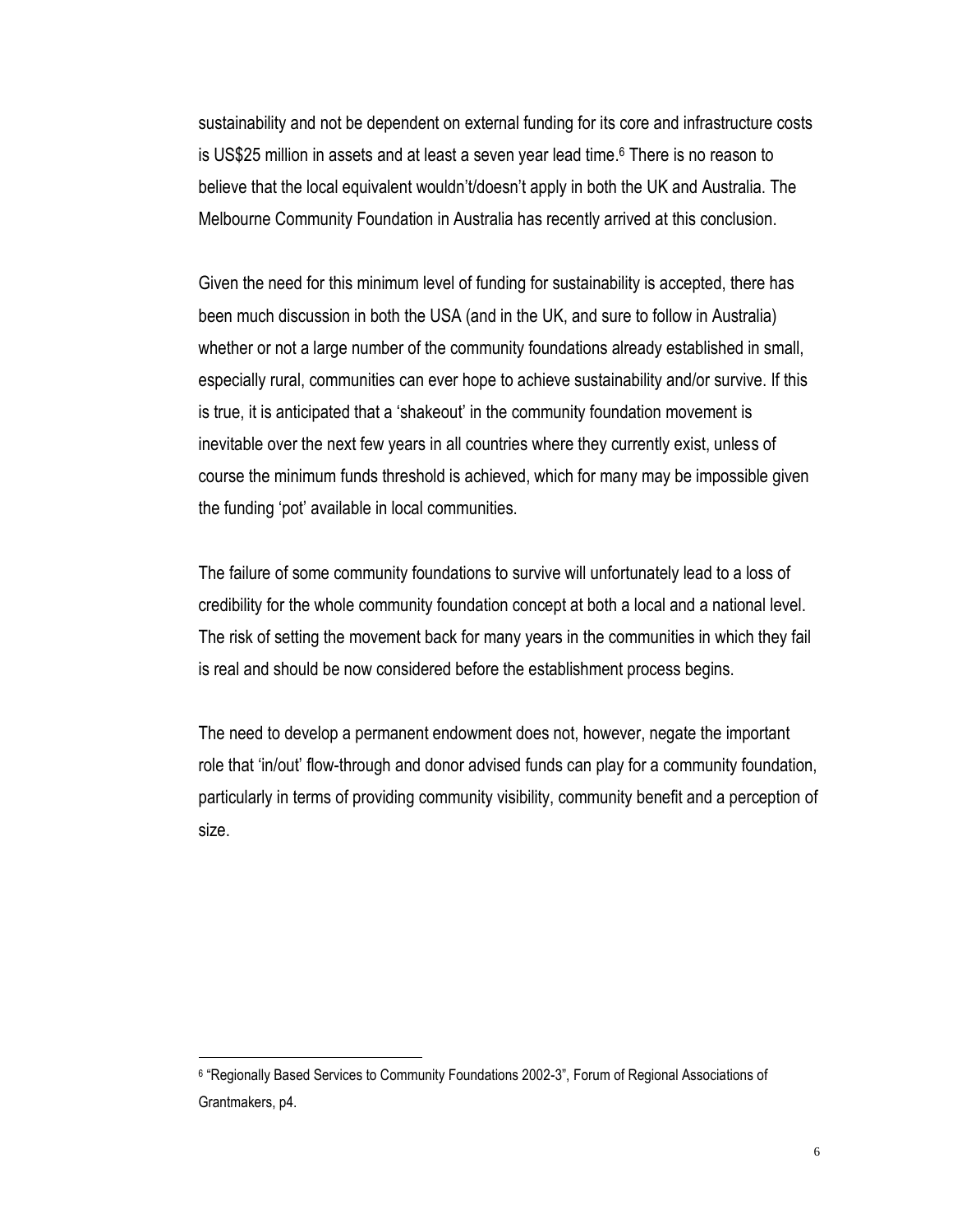#### **1.4 Competing against commercial charitable gift funds**

While endowment size and grantmaking value are obviously critical, it is also important to recognise other factors that can be used to measure community foundation success.

This is especially so because, since the emergence in the 1990s of commercial charitable gift funds in the USA (and certainly in Australia and, as far as can be determined, in the UK as well), the need to differentiate between commercial funds and community foundations has become increasingly important.

In the USA, companies establishing these charitable gift funds have positioned themselves to capture charitable funds resulting from the estimated US\$42 trillion of funds from the current intergenerational transfer of wealth. Unlike community foundations, the motivation for these companies is purely commercial.

Community foundations cannot compete with commercial funds where the customer is the individual donor who opens a charitable account and the company's mission is to serve that customer's needs in a way that will profit the company. On the whole, these commercial gift funds provide more options for investing a donor's gift (they are investment companies), as well as financial management systems including online tools, telecommunications, and customer service departments that are integrated with the core investment business of the company.

In addition, as James Smith, Nielsen Professor of Philanthropy, Georgetown University Washington Public Policy Unit, argues, the greater emphasis on donor advised funds in the USA, particularly those managed by the commercial gift funds, places more emphasis on the donors' desires rather than on the public good. This, he says, actually leads to the greater privatisation of philanthropy, and that this is not always in the interest of the common good.<sup>7</sup>

<sup>7</sup> James Allen Smith, conversation with Senior Fellows, 23 October 2003.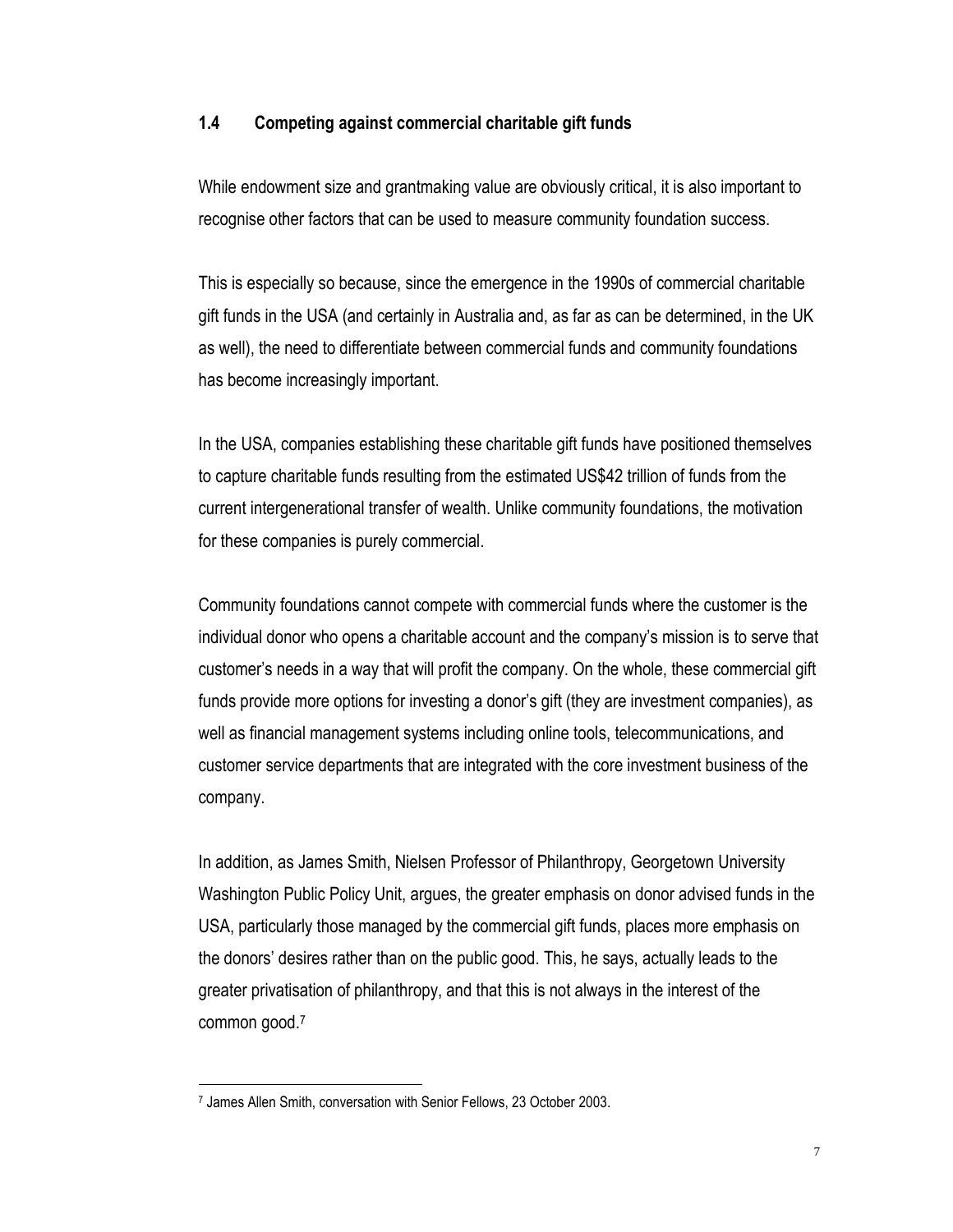Further, it can be argued that an emphasis on donor advised funds can lead to a greater 'conservatising' of philanthropy, as donors giving to donor advised funds often act independently of advice on community need, tend not to give collaboratively with other donors and are less likely to engage with the grant recipient. They tend to give to higher profile, more visible established charitable organizations. As Dorothy Reynolds says, "relationships with them become transactional rather than transformational". 8

The point of differentiation of the community foundation's focus on, and knowledge of, community and the other measures of success thus becomes central.

The community-focused community foundation, with the customer being the community as a whole rather than individual donor, must be best placed to capitalise on this difference. However, it must never be overlooked that underlying the community foundation's success will always be "the desire to give your donors the gift of being able to give responsibly and effectively". 9

## **1.5 Other factors of success**

To summarise, as the mission of community foundations is not to generate commercial gain through grantmaking, their success cannot and should not be measured solely in dollar terms.

Other factors to be considered should also include:

- The number of positive relationships a community foundation has with donors who initially establish donor advised funds that can eventually be converted into unrestricted funds, either during the lifetime of the donor or when they die.
- The level of trust a community foundation establishes with both its donors and its grantees.

<sup>8</sup> Dorothy Reynolds, conversation with Senior Fellows, 31 October 2003.

<sup>9</sup> *Ibid.*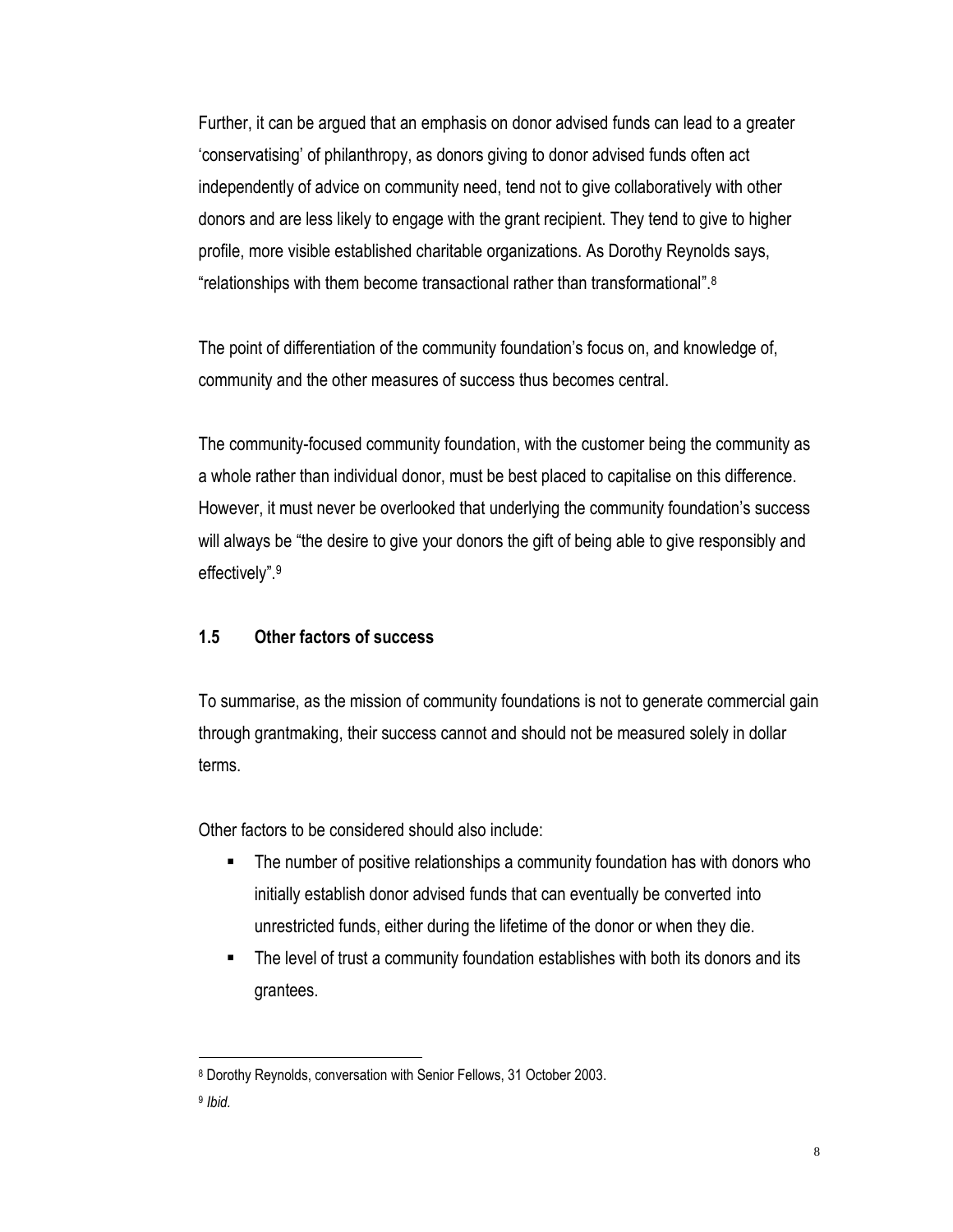- The level of connectedness a community foundation has with its community through a Board that is reflective of the makeup of the community and a CEO and staff who champion the community's needs.
- The ability of a community foundation to identify and clearly articulate the range of issues in the community it seeks to support.
- The degree to which a community foundation can add value to a donor's distributions through the foundation's knowledge of community, research capabilities and staff expertise.
- Evidence of a community foundation's leadership and public convening role, as well as its ability to challenge its community's issues and needs.
- The level to which a community foundation can build knowledge as a resource, increase participation and look at issues of social justice and democracy, through collaboration and partnering with other organizations that will assist it accelerate progress towards the foundation's mission.
- The level to which a community foundation can meaningfully carry out its mission. The mission will inevitably be linked to bringing about positive social change within its community.

Having positioned itself somewhere on this continuum, a community foundation will develop its own unique local identity determined by external factors such as the demographic makeup of the community, the history of philanthropy in the community, the current culture of giving, the identified and emerging community needs as well as the nature of the other local charitable organizations.

Internally, the identity and style of the community foundation itself will be determined by its history, its age and particularly by the board, its CEO and staff. The makeup and mix of the foundation's funds as well as the characteristics of its donor base will all affect how its stakeholder communities view the community foundation.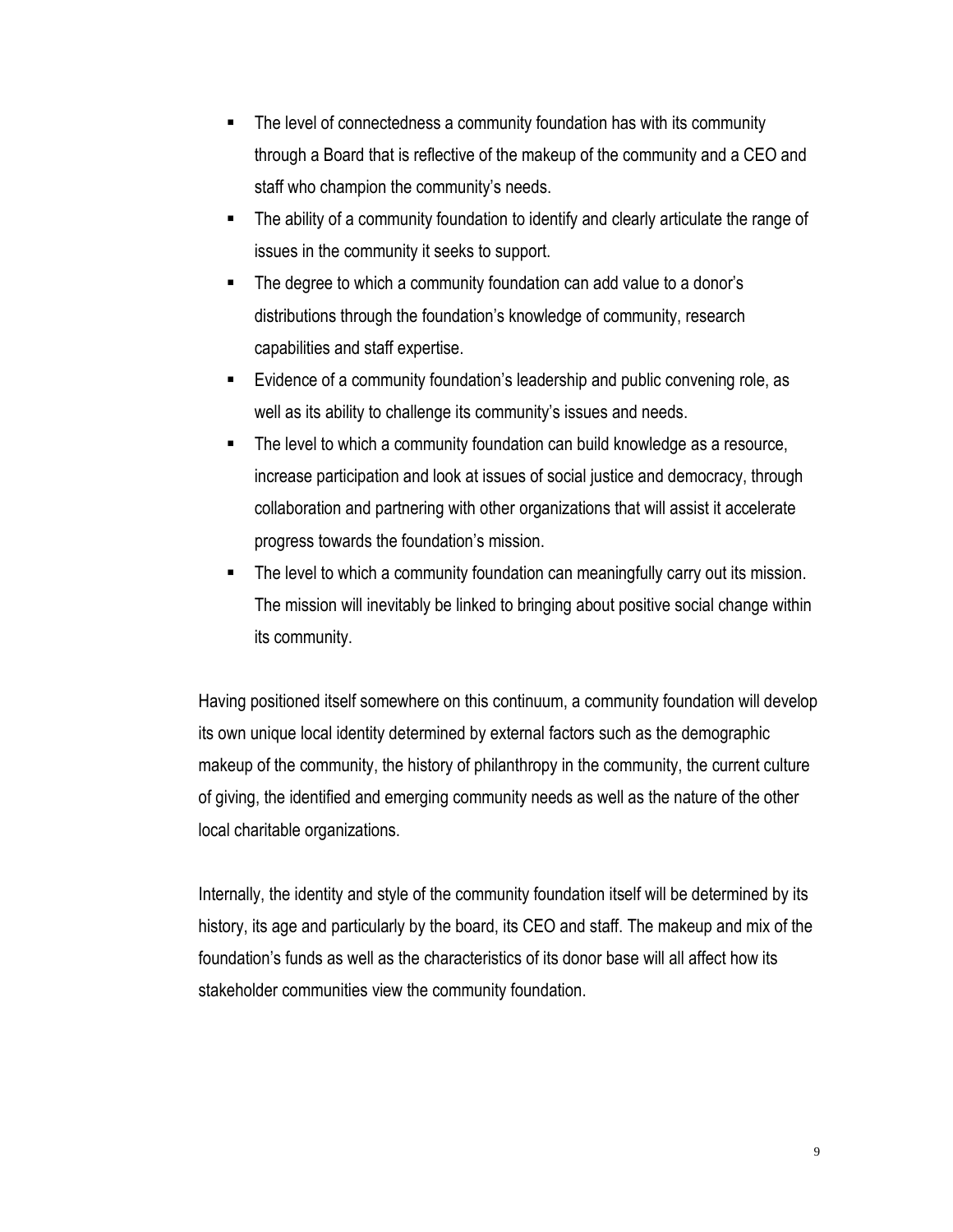### **2.1 United States of America**

The first community foundation in the USA was established in Cleveland, Ohio, in 1914. By 2001, 602 community foundations with total assets exceeding US\$30 billion reported grant activity. They vary in size from the New York Community Trust, with assets of US\$2.5 billion, to small community foundations in communities with as few as 50,000 people.

|  |  | Figure 1: USA Community Foundations: asset range, 2001 <sup>10</sup> |
|--|--|----------------------------------------------------------------------|
|--|--|----------------------------------------------------------------------|

| Asset range                  | Number of   |
|------------------------------|-------------|
| (SUS)                        | foundations |
| \$1 billion+                 | 4           |
| \$250 million - \$1 billion  | 25          |
| \$50 million - \$250 million | 79          |
| \$10 million - \$50 million  | 169         |
| \$1 million - \$10 million   | 222         |
| Under \$1 million            | 103         |
| Total                        | 602         |

The downturn in the USA economy has had a significant impact on community foundation asset growth. The biggest losses in total assets reported in 2001 were in the largest community foundations. For example, those community foundations with assets over US\$50 million declined 2% between 2000 and 2001, whereas those with less than US\$10 million experienced an overall 6.6% gain in their asset value.

The economic downturn has also affected levels of giving. While overall community foundation giving increased by 11% in 2001 to \$2.4 billion, this actually followed a 17% rise in 2000. This percentage increase was 13.6% higher among the larger community

<sup>10</sup> The Foundation Center, *Foundation Yearbook 2003*, p69.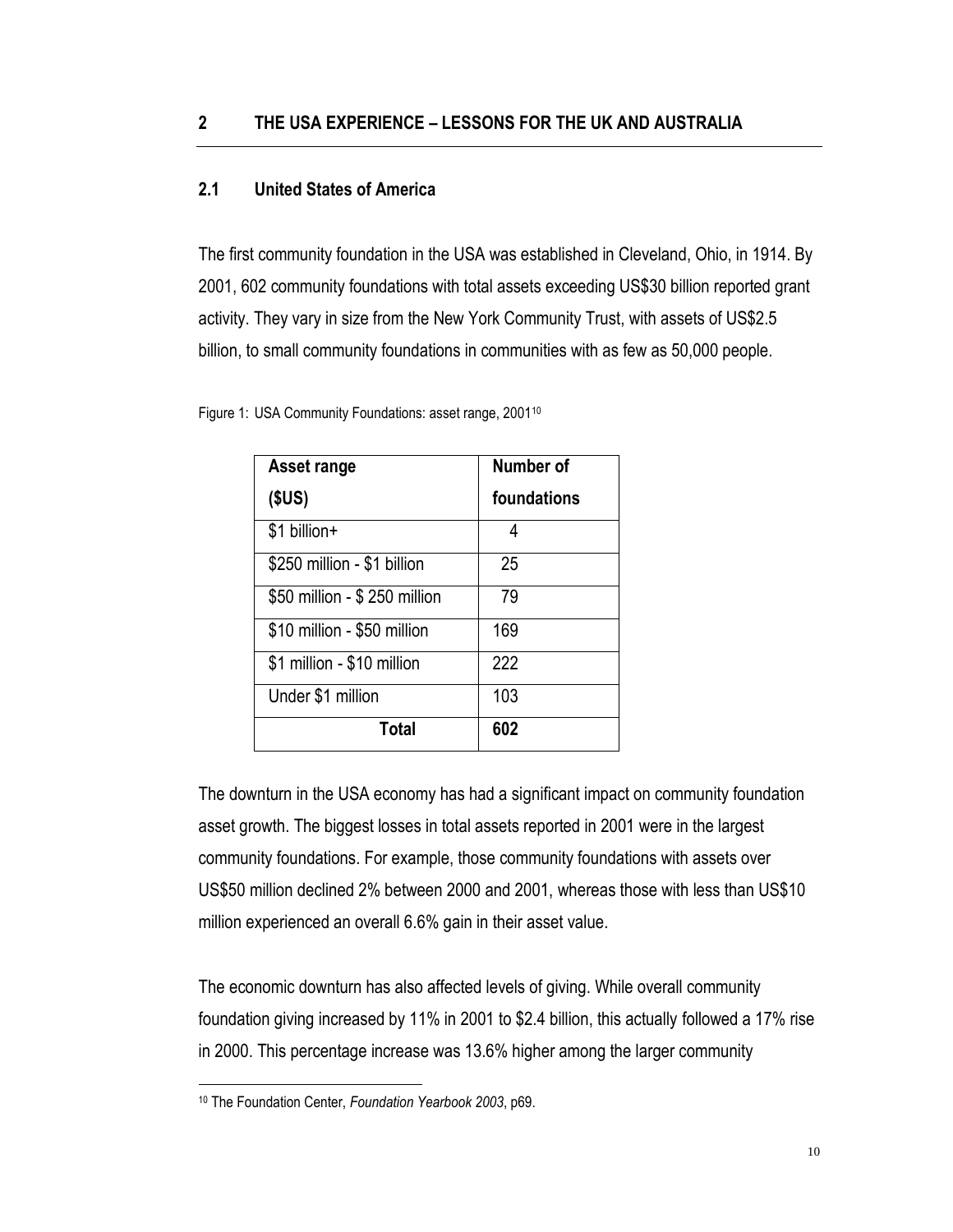foundations, i.e. those making grants of over US\$10 million, whereas those making grants between US\$1-\$10 million increased by 6.4%.

| <b>Total giving range</b>    | Number of   | <b>Total</b>      |
|------------------------------|-------------|-------------------|
| (SUS)                        | foundations | giving (\$US'000) |
| $$100$ million +             | 1           | \$126,622         |
| \$25 million - \$100 million | 27          | \$1,217,718       |
| \$10 million - \$25 million  | 22          | 335,095<br>S      |
| \$1 million - \$10 million   | 184         | 624.303<br>S.     |
| \$100,000 - \$1 million      | 229         | 94,050<br>\$      |
| Under \$100,000              | 139         | 5,417<br>\$       |
| Total                        | 602         | \$2,403,204       |

Figure 2: USA Community Foundations: total giving range 2001<sup>11</sup>

As with assets and giving, new gifts received by community foundations have also been affected by the economic conditions prevailing in the USA. While new gifts to community foundations in 2001 more than doubled those received in 1995 they nevertheless were 17% below 2000 receipts. This ended nine consecutive years of double digit growth in gifts received by community foundations and represented the first decrease in new gifts since 1988.

#### 2.1.1 Maintaining trust

 $\overline{a}$ 

Despite the fact that both private and community foundations in the USA have seen rapid growth during the 1990s, there is increased questioning and reflection about the role philanthropy can and does play within American society.

<sup>11</sup> *Foundation Yearbook: Facts and Figures on Private and Community Foundations, Foundation Today Series 2003 edition,* The Foundation Center, p68.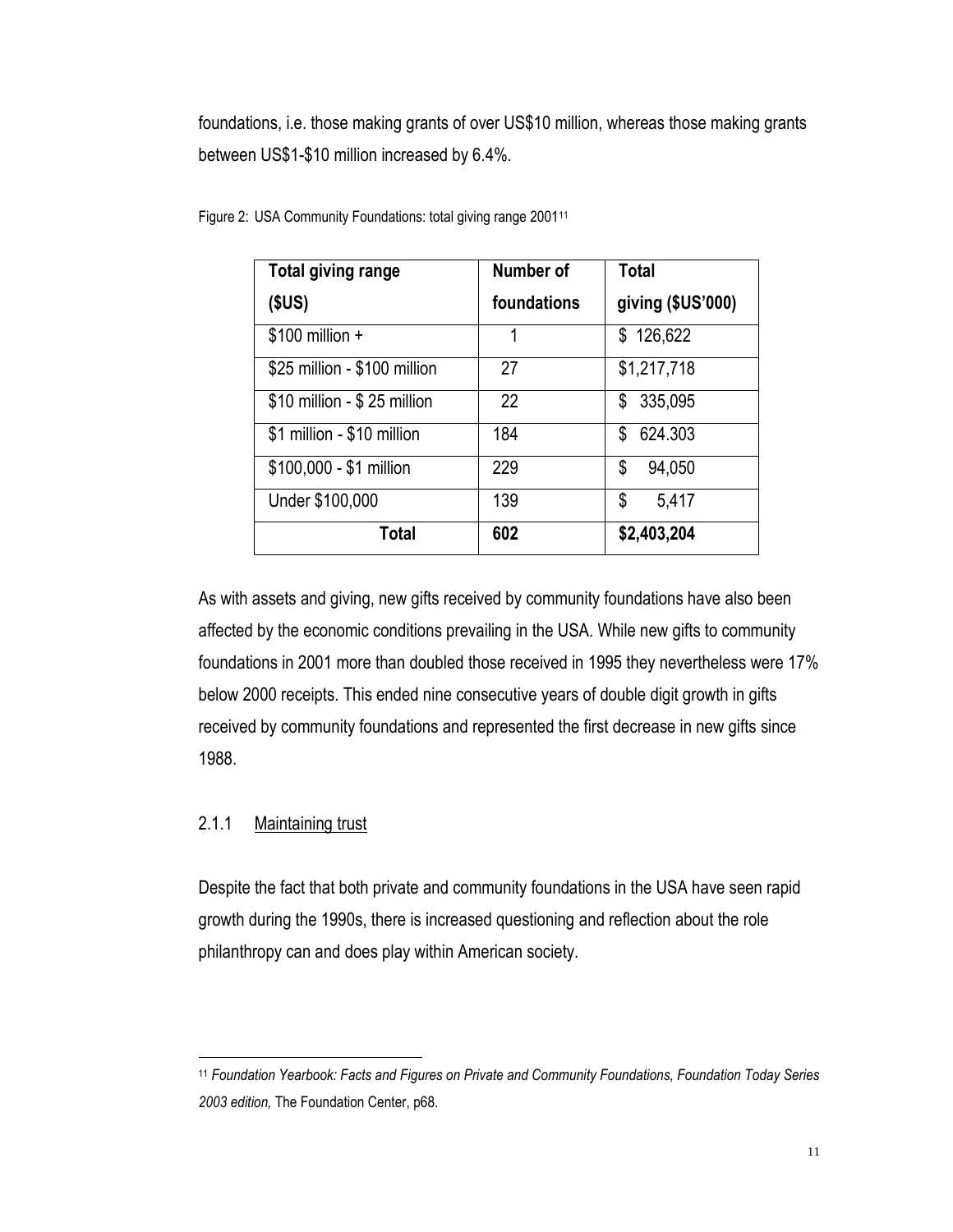As James Smith has indicated,<sup>12</sup> there is now general acknowledgement that the philanthropic sector in the USA cannot and does not effect substantive change, as its resources are insufficient to change the situation of the disadvantaged.

Additionally, it has been demonstrated that philanthropy in the USA is not the leader of social movements, social change and risk taking that many have thought. According to James Smith, on average philanthropic funding lags behind the emergence of social issues by 5-6 years. $13$ 

In addition, Emmett Carson maintains that the sector has an increasing image problem. This has resulted from increasing lack of trust following a number of recent scandals and from the failure of foundations to be sufficiently publicly accountable. He says that it is not enough to say you didn't break the law; you must also be able to say you didn't break the public's trust.<sup>14</sup>

As a result there is an increasing acknowledgement in the USA that the philanthropic sector as a whole must start to set better standards, show leadership – particularly on accountability – and set standards through self-regulation. It is anticipated that this leadership, if it is to come, will emerge from within the sector rather than from the umbrella membership organizations, as they tend to act as barometers and not as leaders.

#### 2.1.2 Attracting high worth individuals

While overall investment performance and giving to community foundations by donors in the USA has been affected by the country's economic recession, the number of individuals with large amounts of investable assets nonetheless continues to steadily grow each year across all demographics.

<sup>12</sup> James A. Smith, *op cit*.

<sup>13</sup> *ibid.*

<sup>14</sup> Emmett Carson, lecture to Senior Fellows, 22 October 2003.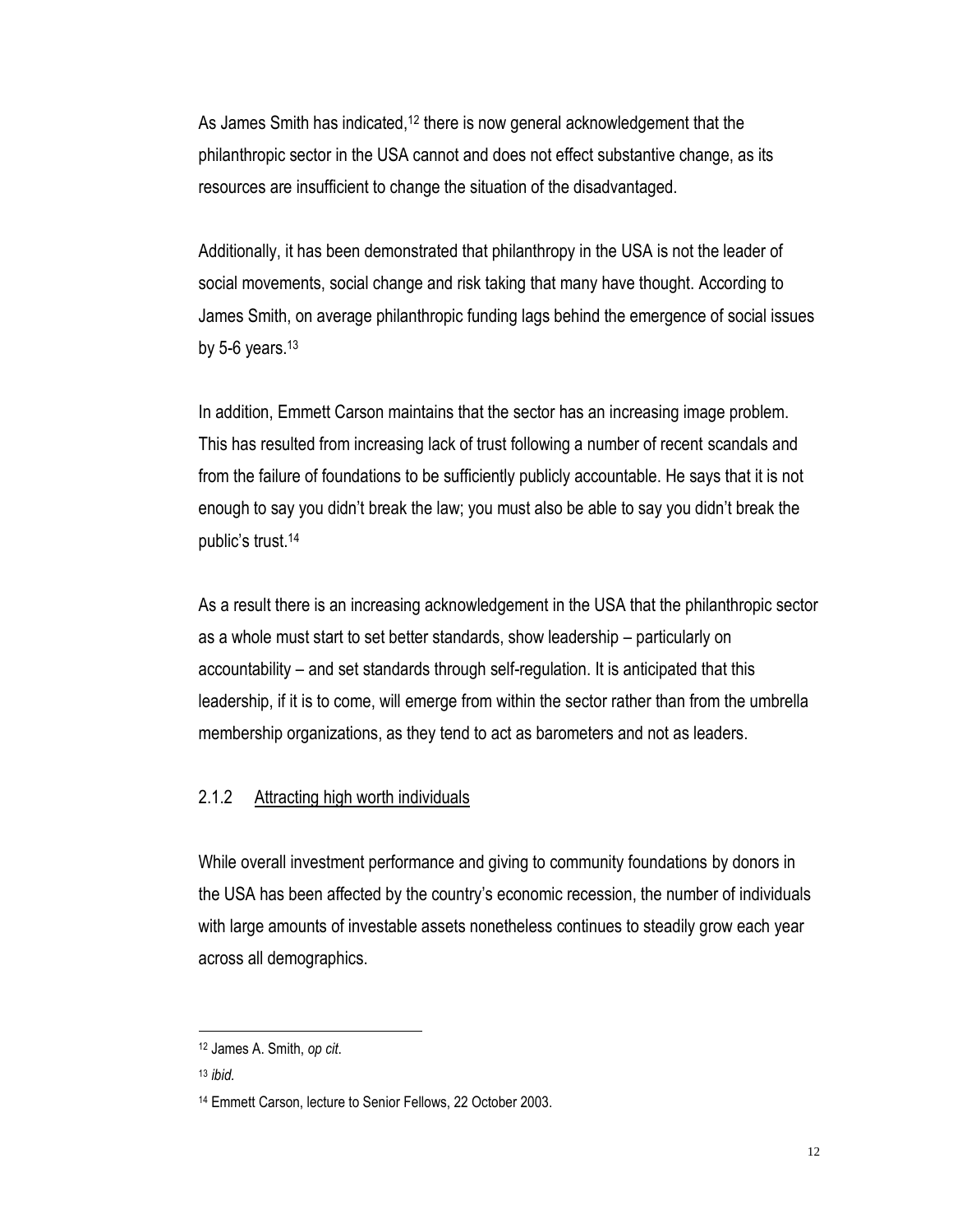According to research commissioned by Community Foundation of America's National Marketing Action Team15, regardless of age, gender, ethnicity and source of wealth, high net worth individuals in the USA share some common characteristics and values, including:

- Support of multiple charitable interests. In 2000 more than 50% of high net worth individuals dedicated their time or money to five or more different causes.
- Family involvement valued.

As well as being active in teaching family values to their children, the vast majority of pentamillionaires (97%) report being concerned that their children will not be spoiled by the family's money and possessions. Over 60% take specific steps to educate their children about their relative wealth.

- Financial security is related to both psychological comfort and material wealth. While it is accepted that asset size alone does not provide an overall sense of 'security', there is little doubt that the higher the net worth of an individual, the greater that individual feels that retained wealth is linked to feelings of financial and other security. This is especially true for high net worth females. In spite of these feelings, "high net worth individuals who have held their wealth for over 10 years are more likely to feel an obligation to give back to their communities than the newly wealthy". 16
- Acceptance of risk.

While high net worth individuals remain most comfortable in taking financial risks and are almost twice as likely to have started their own businesses, there has been a shift --- primarily due to the 'shifting economy' – to greater prudence by this group, with over 17% now devoting their investments to hedge funds, managed futures and private equity. There is a view that this trend will continue.

 Frequent and fluent users of technology. High net worth individuals are the most prevalent and habitual users of the internet. Online penetration is 80%, compared to 56% of the general community. They view

 $\overline{a}$ <sup>15</sup> "High Net Worth Individuals: Giving Back to the Community", in Community Foundation R&D Incubator, 2002, pp2-16.

<sup>16</sup> *ibid*, p4.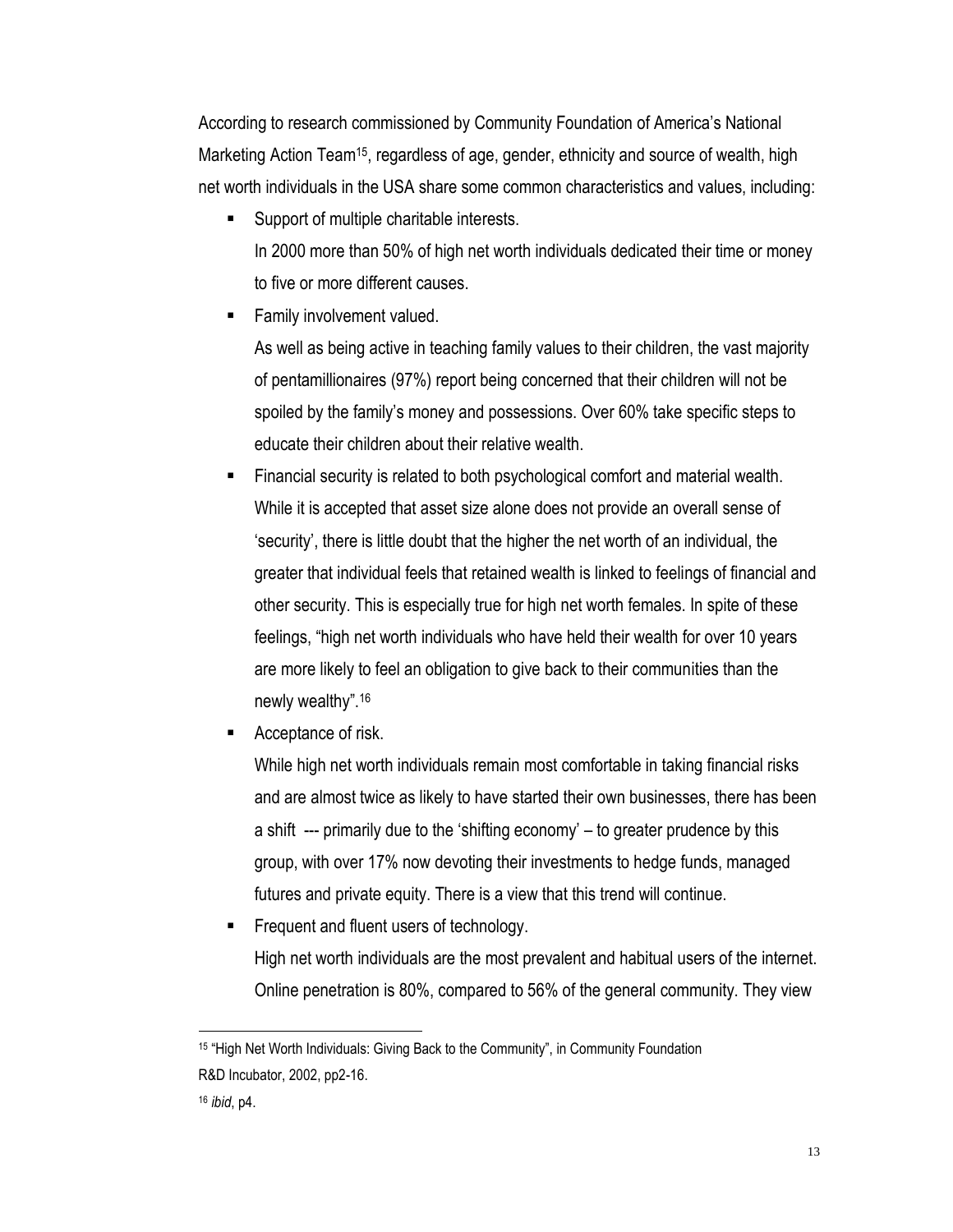the web as an important interface with service providers, especially from wealth management-related providers.

- Demand for customisation and personalised service. Because of their privileged position, high net worth individuals expect high quality service, customised to their personal, cultural and lifestyle preferences.
- Increased awareness of giving options. Most high net worth individuals are privy to social needs, are aware of giving options and various financial services available to them.
- Uses of professional advisors.

75% of high net worth individuals have at least one wealth management advisor and are likely to use specialist advisors for different types of services. They also maintain regular contact with their professional advisors – respondents claiming to be 'highly satisfied' with their primary financial advisor report up to 14 contacts within each six-month period.

In addition to understanding the 'overarching' characteristics and values held by high net worth individuals (which anecdotally are no different from those in the UK and Australia), some understanding of demographic differences and trends within the group is also useful:

Age.

While 64% of high net worth individuals currently are 55-years-old and above, the age spectrum of wealthy individuals is broadening as the largest intergenerational transfer of wealth in USA history, currently taking place " will result in a group of high net worth individuals that encompasses members of the World War II generation, Baby Boomers, and Generation X and Y, all endowed with different senses of family, civic responsibility and giving values …[become] prime targets for philanthropic organizations and commercial companies alike".<sup>17</sup>

Gender.

While men may still be the primary wealth holders in the USA, women now represent nearly half of all investors with US\$100,000 or more investable assets. Not only is this shift rapidly increasing, but, more and more in wealthy households it

<sup>17</sup> *Ibid,* p8.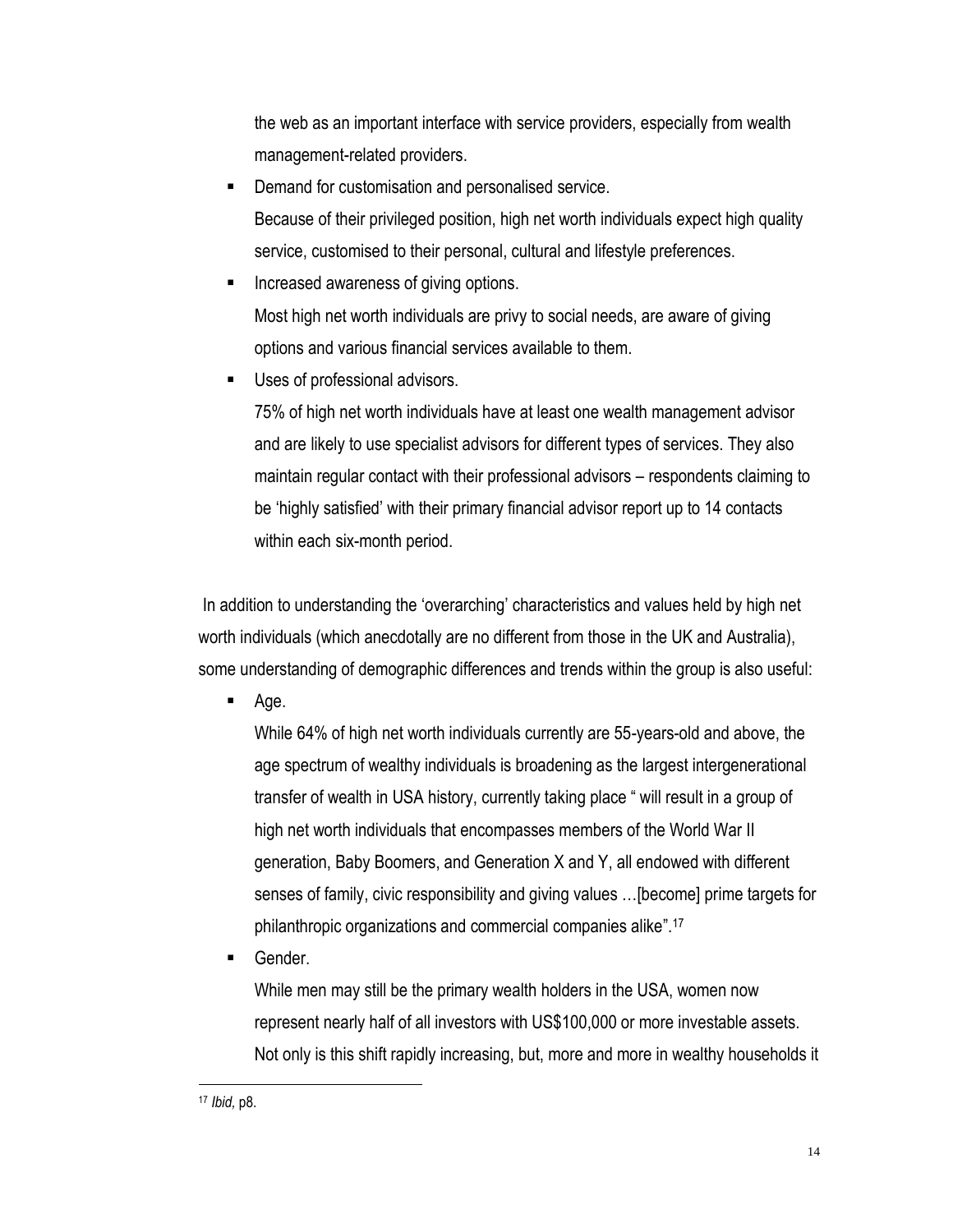is women who not only are interested in making charitable donations but also make charitable giving decisions. Again, anecdotal evidence suggests similar patterns in both Australia and the UK.

Ethnicity.

While average high net worth individuals in the USA currently are Caucasian, there is significant growth in wealth (and charitable giving) among Latino, African-American, Asian-American and other 'communities of colour'. Cultural imperatives (for example Indian Americans giving to honour future generation and Asian-Americans giving out of a sense of duty and obligation to family) may be different but evidence suggests that 'local giving' is a priority among these groups.

Armed with these research findings, the task facing community foundations in the USA is to identify the current and potential high worth individuals in their local community, understand their values and motivations and develop services that will attract them to community foundations over other forms of giving.

The goal should that high net worth individuals understand the unique value offered by community foundations over other charitable options, that community foundations are viewed as the best possible 'knowledge resource' for individuals interested in giving back and staying involved, and that professional advisors recognise that the involvement of community foundations, rather than compete, will actually enhance the high worth individual/professional advisor relationship.

#### **2.2 United Kingdom**

 $\overline{a}$ 

While individual giving in the USA remains consistently around 2% of gross domestic product (GDP), in the UK it has yet to reach 1%.<sup>18</sup> Just as individual giving is 'less developed' in the UK than in the USA, so too is the community foundation movement which

<sup>18</sup> "Generosity vs Altruism: Philanthropy and Charity in the UK and USA", Karen Wright, Department of Social Policy, London School of Economics, undated, p1.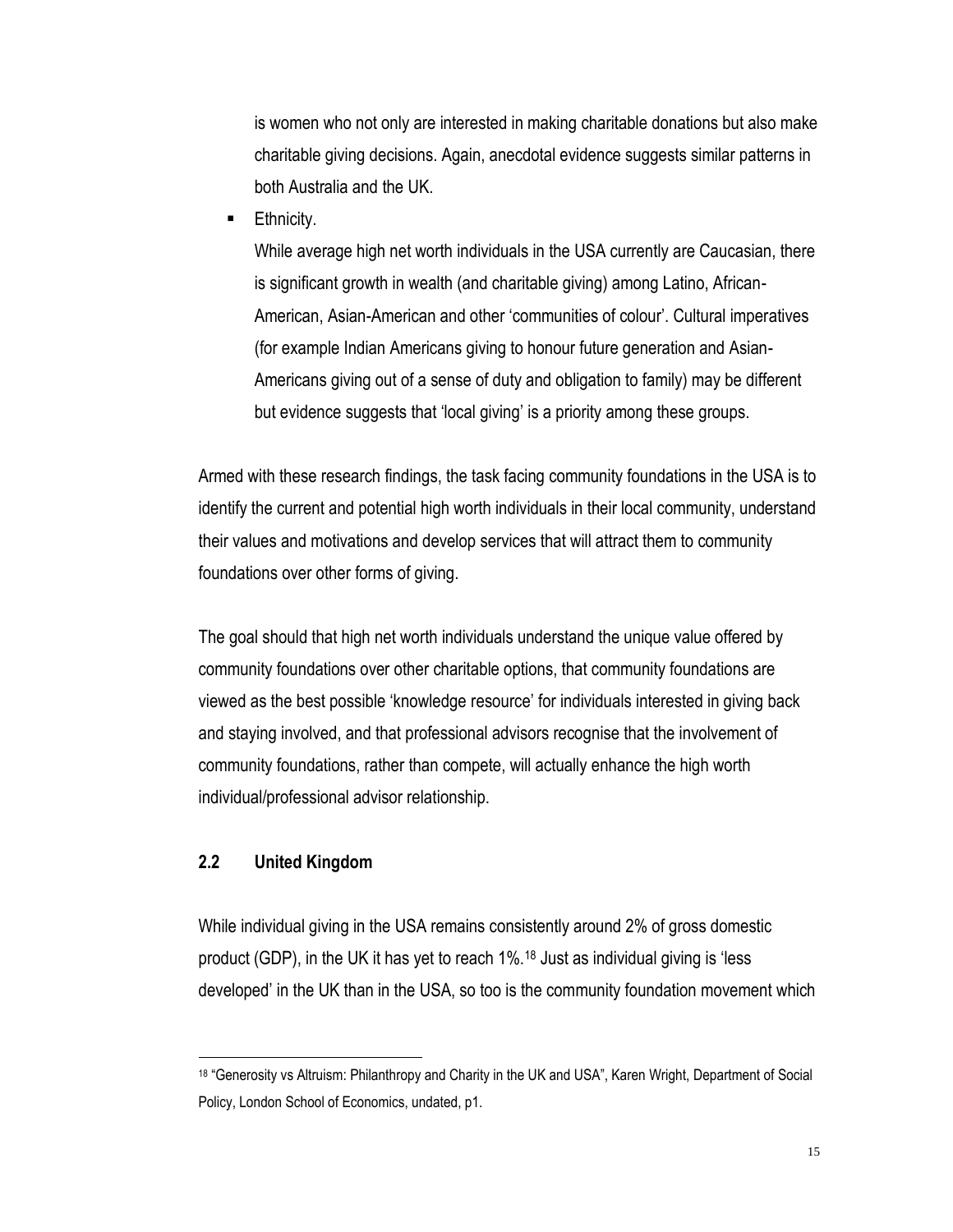in the UK (England, Scotland, Northern Ireland, Wales, with total population of 60 million) is relatively new.

The first community foundation, Dacorum, was established in 1976, followed by the Community Foundation of Northern Ireland in 1979. There are currently 61 community foundations in the UK, the largest, the Community Foundation Serving Tyne and Wear and Northumberland, has UK£22 million<sup>19</sup> in assets. There are an additional 33 community foundations in the UK each with assets over UK £50,000, while the remaining 27 each have less than UK£50,000. In 2001-2002 community foundations in the UK had a total asset base of UK£90 million and distributed a total of UK£28 million. A significant part of this UK£28 million was, however, was flow-through money from government programs.<sup>20</sup>

While attitudes towards individual philanthropy are slowly moving closer to those held in the USA, significant cultural differences continue to inhibit the development of giving in the UK. Theresa Lloyd, Director of Philanthropy UK, summarises these differences as:

■ Tax and government responsibility.

*… antagonism towards the notion of the welfare state is less marked in the UK than in the US… Generations brought up in the UK's welfare democracy regard access to basic services not as a matter of charity but as a matter of rights – rights reinforced by government. This attitude affects not only recipients but also givers...*

• Planned giving.

*… in the US, donors are able to enhance the effectiveness and significance of their donations of capital through schemes that are not available in the UK.*

Community.

*… much US giving is linked to community … people feel that excellent local services reflect on their own success … community links are reinforced by* 

<sup>19</sup> At time of writing US\$1 = UK £0.59

<sup>20</sup> Community Foundation Network (UK), 2002 annual report.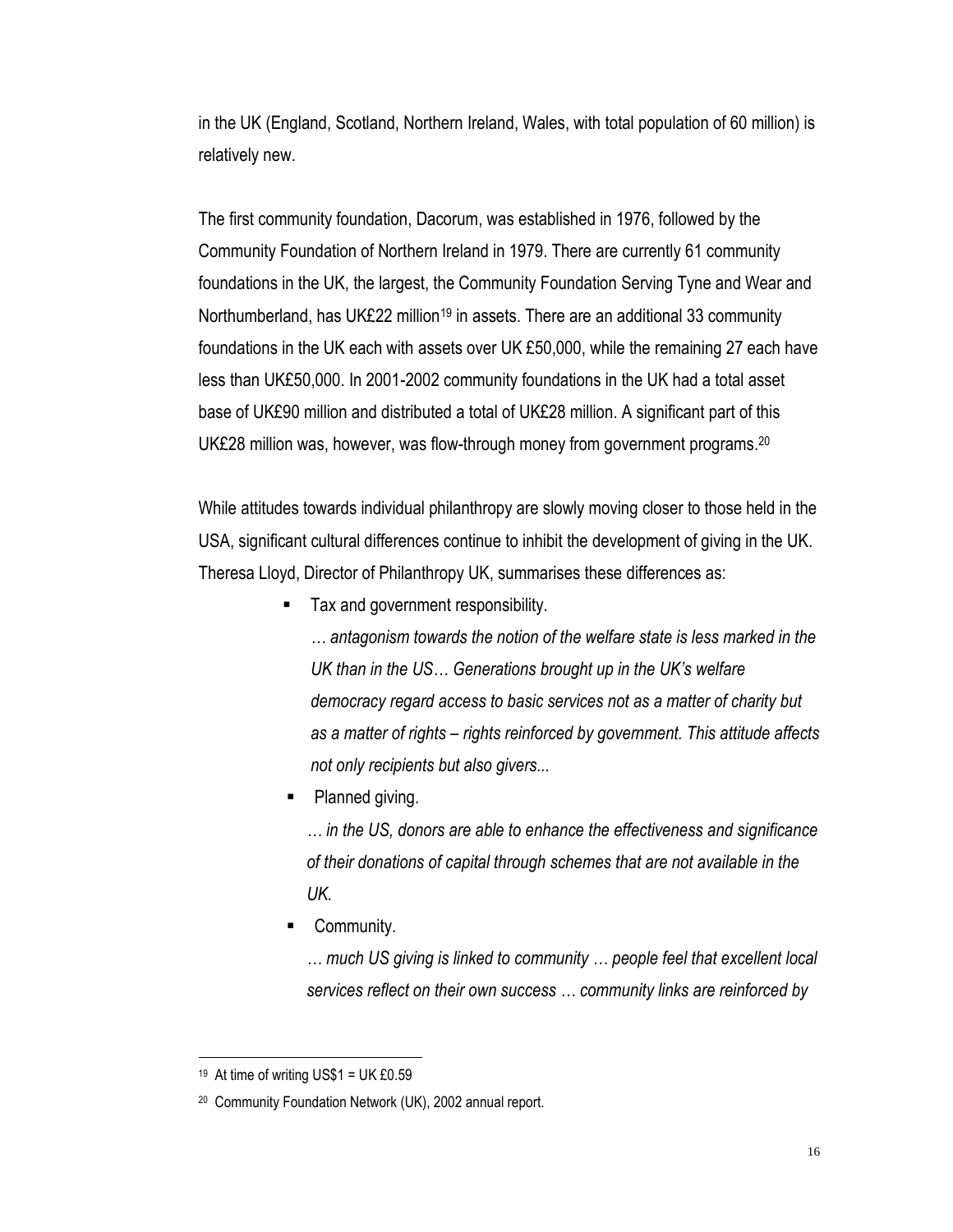*very large commitments to religious causes, with which Americans publicly identify. In the UK these feelings of are not so strongly held.*

Volunteer activities and leadership.

*… volunteer activity, particularly board membership, is of huge importance for giving among the wealthy in the US… in recent US research 57% of donations went to causes with which the donor was associated … in the UK fewer than 33% give over 80% of their donations to causes with which they are associated.*

Being an immigrant society.

*… there are few families in the US who do not claim at least one immigrant great grandparent … often from societies with a strong history of tithing. This feeds a strong theme in the USA of 'gratitude' and "giving back to a society that gave refuge and economic opportunity" that is not nearly as strong in the UK.*

Philanthropy as a characteristic of the elite.

*…in the US, philanthropy is linked to the nature of upper class culture … the USA MAY lack the class distinctions and social traditions that persist in the UK, but in the US philanthropy becomes a mark of class status that contributes to defining the culture and boundaries of elite life. This is not the case in the UK where the extent to which elite philanthropy opens doors to the highest levels of British society is limited.*

Public celebration of wealth and philanthropy.

*… wealth, wealth creation and philanthropy are celebrated in the US. In the UK scepticism greets such celebrations … it is therefore harder to identify and celebrate role models [in the UK] who could be part of a strategy to encourage major philanthropy.<sup>21</sup>*

<sup>21</sup> Theresa Lloyd, "A Different Culture of Giving", in *Alliance*, Vol 8, #3, Sept 2003.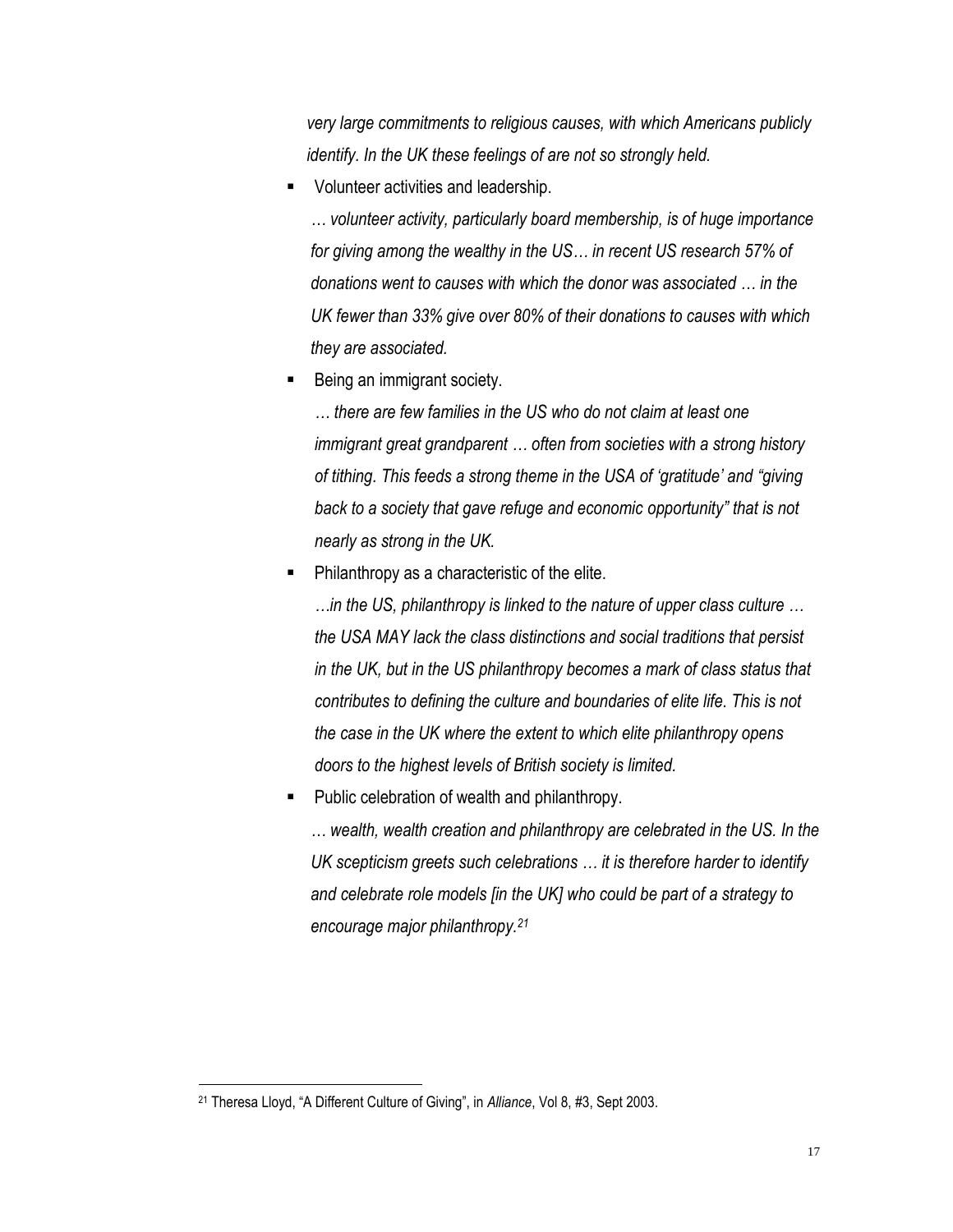#### **2.3 Australia**

Little comprehensive statistical information on giving in Australia is available. Best estimates indicate that about 2000 trusts and foundations exist, with total assets of around A\$10 billion.<sup>22</sup> Annual distributions are assumed to be around A\$1 billion.<sup>23</sup>

In Australia, population 20 million, there are 17 known community foundations. The largest and the first one, the Melbourne Community Foundation, was established in 1997. It has assets of A\$13 million and, between 1997 and 2002, it distributed in excess of A\$1 million. There may be one or two other community foundations that have assets exceeding A\$100,000, but the remainder are at the very beginning stages of their development.

Differences affecting the development of a culture of giving in Australia fall somewhere between those encouraging it in the USA and inhibiting it in the UK. While none should be used as an 'excuse' to inhibit efforts to develop a culture of philanthropy in Australia (or in the UK for that matter), it is nevertheless important to acknowledge their existence, if only to help develop ways to address them.

Australia's long history of being a leader in welfare democracy, while recently declining, means the attitude that the government is responsible for charitable support through taxation is similar to that held in the UK. On the other hand, Australians, not being burdened with the UK's entrenched class system, feel less antagonism/scepticism to any sense of elitism gained through giving. This, unfortunately, is too often modified by the country's pervasive belief that it is an egalitarian society, which manifests itself in the socalled 'tall poppy syndrome', which decries any personal or public acknowledgement (let alone celebration) of individual giving. Unlike the UK where it is hard to identify who has given, in Australia those who have given, even when known, are rarely willing to publicly

 $22$  At time of writing US\$1.00 = A\$1.40

<sup>23</sup> "Giving in Australia: overview", Philanthropy Australia, p1-5, www.philanthropy.org.au, sighted 7 November 2003.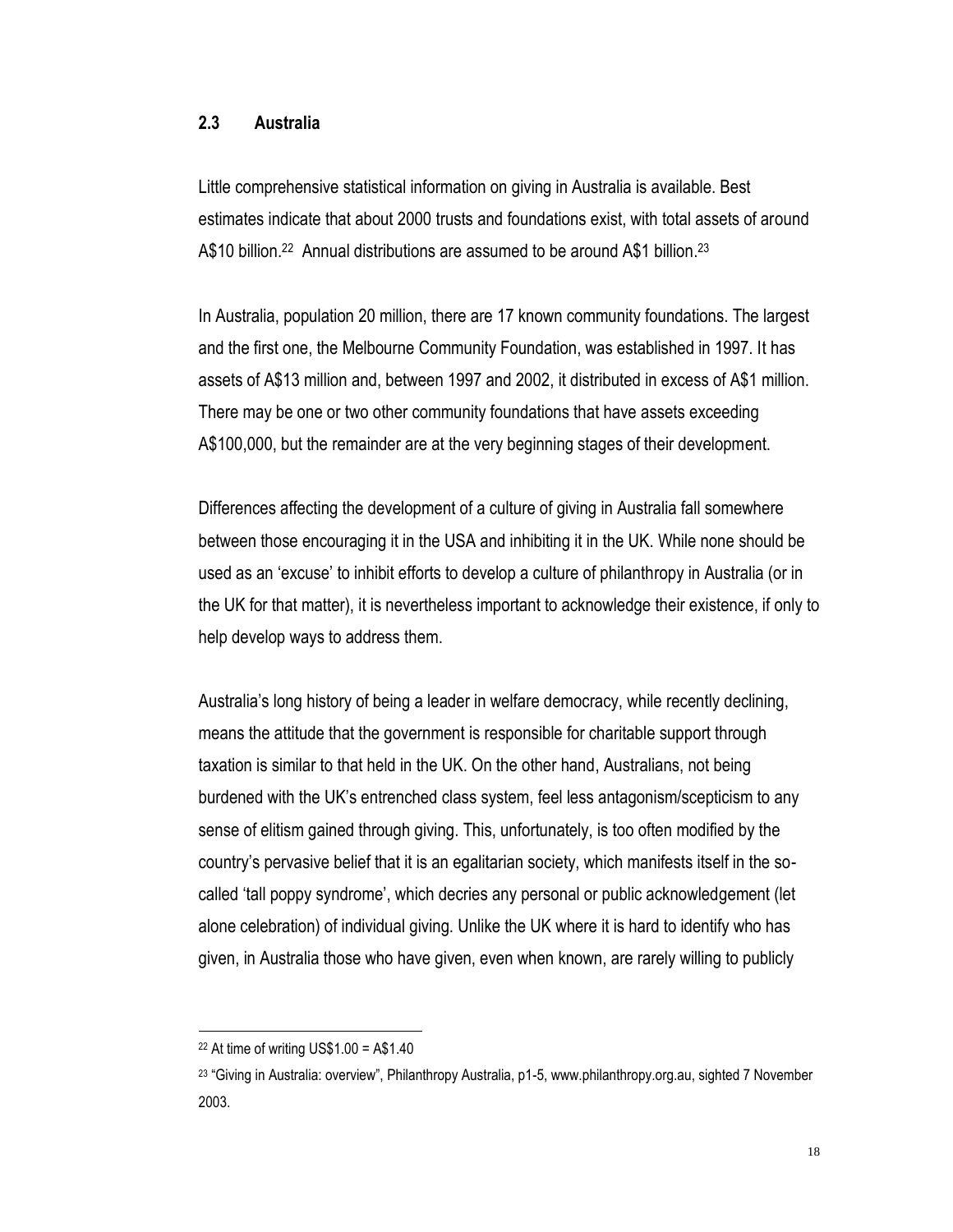exhort others to do so, not through a sense of modesty or security but rather a reluctance to be accused of 'trying to be different'.

Also, Australia is not as overtly religious as the USA where individual and community morality is often related to belief in God,<sup>24</sup> nor does it value individual effort in the same way as Americans. Rather, Australians identify more closely with the European tradition of collectivism rather than the USA's individualism.

While these inhibiting attitudes are slowly changing in Australia, the pace is slow and might require a generational change before being overcome, if at all.

<sup>24</sup> "'US verses us' in "A Nation Apart: A survey of America", *The Economist*, 11-14 Nov 2003.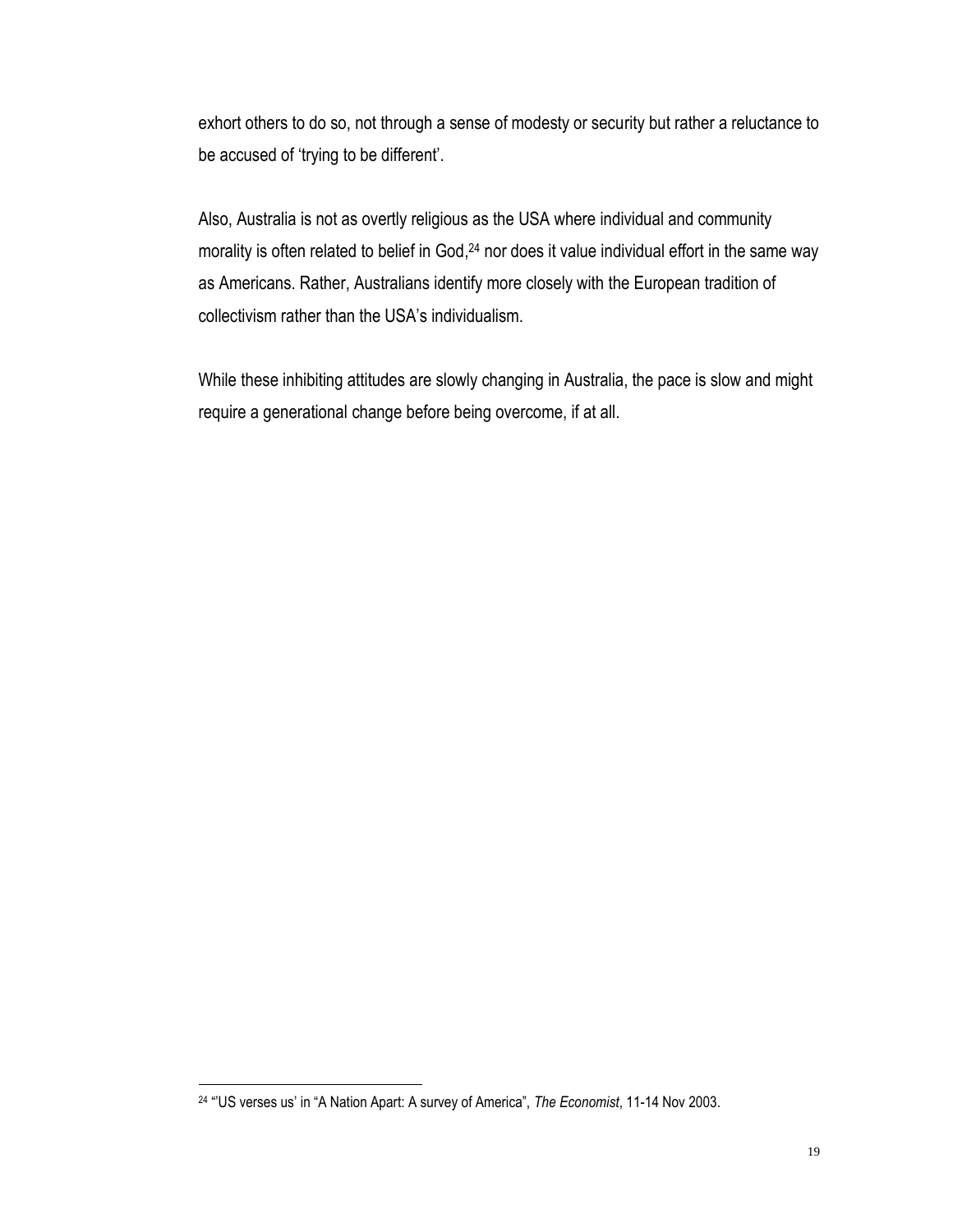#### **3 ENDOWMENT BUILDING**

The approach a community foundation takes to endowment building will be dependent on what it has identified as its core business and where it wants to be in ten years time.

If it is taken as a given that a community foundation must aim to accumulate adequate permanent funds over time to become sustainable, it will also be true that the means it employs to achieve this will vary.

Whatever the approach, it is absolutely clear that building endowment is a very long-term proposition. According to Dorothy Reynolds, Bob Edgar and a number of other USA community foundation experts, <sup>25</sup> the extraordinary success experienced by a large number of community foundations in the USA is as much because they have been around for a long time as it is to there being any magic techniques for building endowment in the USA that are not available in Australia or the United Kingdom. As Bob Edgar says: "It is a long term argument to convince your community that the community foundation needs permanent funds to become a long term local asset for the community".<sup>26</sup>

While there may be some dispute over this observation from those attempting in other parts of the world to build and make community foundations sustainable in cultures with less established traditions of giving and less advantageous tax incentives for giving, the "there's nothing unique about the American environment for giving" view nonetheless is widely held in the USA.

It is assumed that endowment building will take place within agreed upon strategic, business and marketing plans that focus on the community foundation's potential donor population rather than the general public.

<sup>25</sup> Dorothy Reynolds, *op cit*.

<sup>26</sup> Bob Edgar, *op cit*.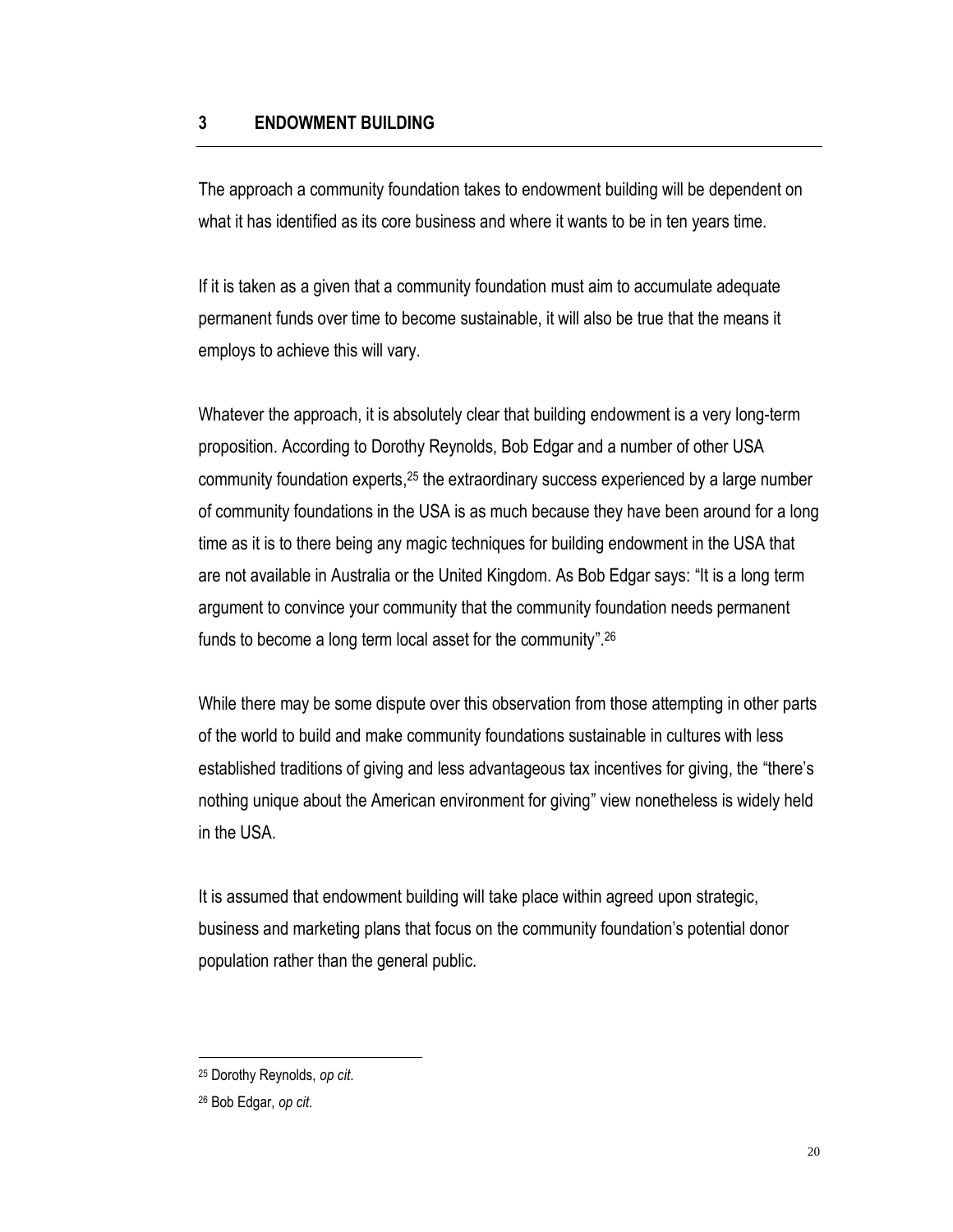### **3.1 Defining core business**

For community foundations that have identified their core business as primarily being community leader, convener and knowledge builder, the community foundation's core business may be to attract funds through the development of field-of-interest funds established around identified community issues.

On the other hand, if a community foundation sees its core business as providing services to donors in an effort to assist them become more effective grantmakers, it will take a different approach, most likely one that focuses on the establishment of donor-advised funds.

## **3.2 Creating a culture of giving**

Whatever the approach taken, in an effort to maximise opportunities for achieving sustainability through endowment building, community foundations must work in their local communities to build a culture of giving and position themselves to become the trusted and obvious choice for those in the community wishing to assist build local philanthropy.

Even in the USA where there is a 'mature' community foundation network, let alone in Australia and the UK, the concept of a community foundation is little known or understood. Thus, in addition to the challenges outlined in the previous paragraph, the task also becomes to raise the profile of community foundations amongst relevant community stakeholders. It is generally accepted in the USA that community foundations do not need to be a household name, but rather they need to be readily recognized and considered the first port of call for potential philanthropic donors and their financial advisers.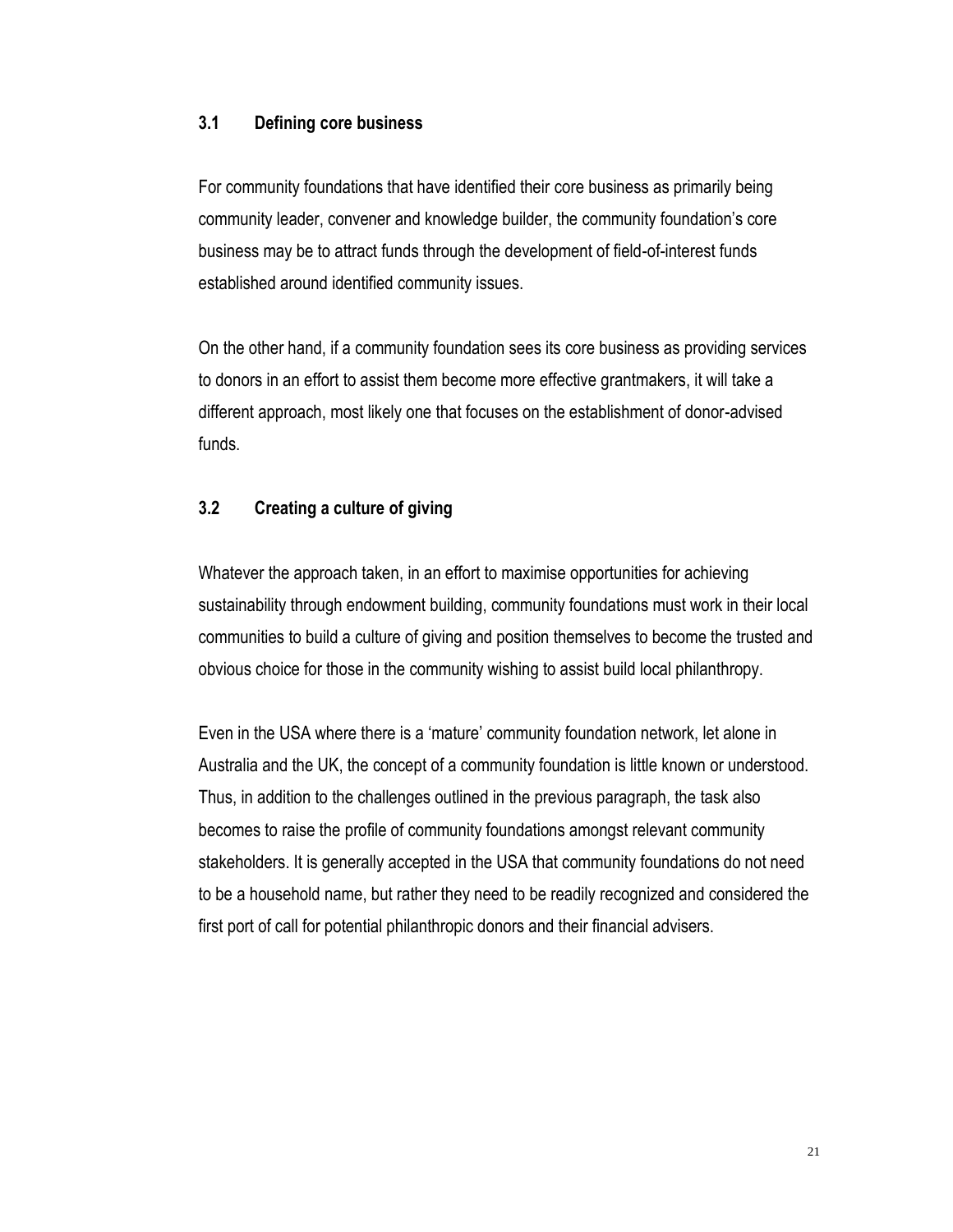This can be done in a variety of ways, including:

 Ensuring the community foundation is open, publicly accountable and transparent in all its operations.

According to the Foundation Center, 80% of community foundations in the USA published annual reports in 2002 compared to less than 50% of private foundations.<sup>27</sup> In addition, community foundations are much more likely than private foundations to use websites as a mechanism not only for providing information, but also for purposes of accountability.

- Articulating clearly the mission of the community foundation and the areas of community interest the foundation seeks to pursue.
- Building a board and appointing a CEO and staff that is reflective of the makeup of the community in which the community foundation operates.
- Ensuring visibility for the community foundation to relevant community stakeholders.
- Clearly articulating the tax environment in which philanthropic giving takes place, as well as how potential donors to community foundations can derive most tax benefit from their giving.

## **3.3 General operating support**

When looking at the best means to raise endowment, it is useful to separate monies required to support infrastructure costs for the community foundation's operations from those required to build a permanent pool of funds for community benefit.

The sources of funds for each purpose may be different, as may be the means by which funds for each is raised. In a study funded by the Charles Stewart Mott Foundation for the Forum of Regional Associations of Grantmakers, one of the three major themes identified

<sup>27</sup> Foundation Yearbook, *op cit*.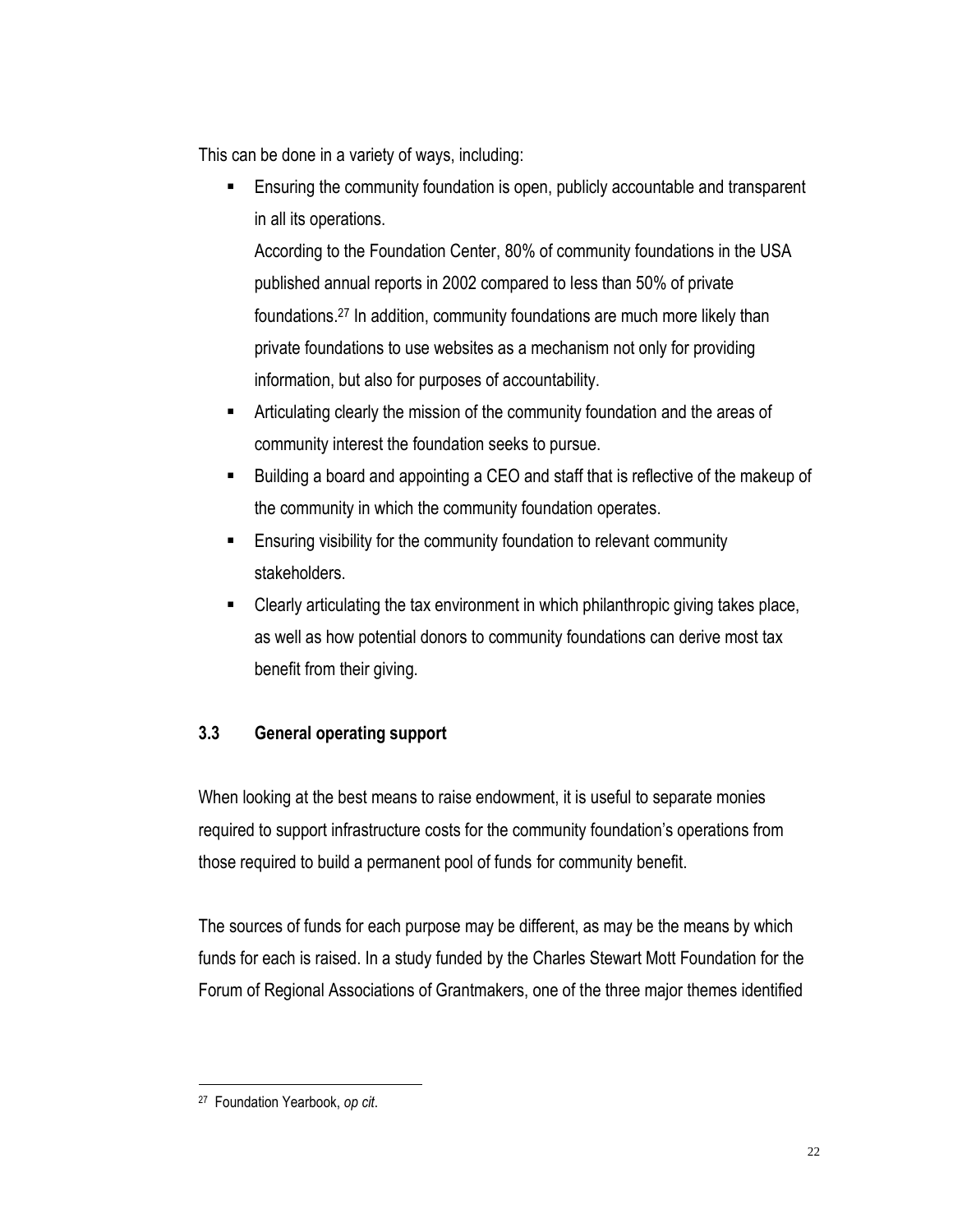as having a bearing on all other community foundation needs was the need to raise general operating support:

*Having sufficient funds to staff and operate the foundation and invest in future capacity building was cited almost unanimously as one of the key challenges facing community foundation.<sup>28</sup>*

For newer and smaller community foundations this challenge was frequently expressed as the need for sustainability. In order to develop they need to be able to convince their local community and their potential donors that they will be around for the long term and that an investment in *their* community foundation's operating costs is a good one.

Even when there is a basic level of sustainability, there continues to be constant tension between investing in the community foundation's own infrastructure and meeting the needs and expectations of its donors and the community. Despite its size, Lorie A. Slutsky, President and CEO of the New York Community Trust, cites this issue as a continuing tension for them, particularly since the downturn of the economic market.<sup>29</sup>

It is generally accepted in the USA that the most likely sources of funds for infrastructure costs, above those earned as fees on endowment, are from individual board members, corporations and/or additional fees earned from contracted services. Of course the ideal source –often cited as the desire for a 'fairy godmother' – is an individual donor who has a real commitment to the development of local philanthropy and to the community foundation and who is prepared to underwrite infrastructure costs for a five-year period. Sufficient examples of such individual generosity exist to make exploring this option worthwhile.

However, the most likely source of infrastructure funds is usually corporations that identify with the need to 'invest' in the community foundation 'product' over sufficient time to allow the model to develop as a source of new philanthropic funds in the corporation's

<sup>28</sup> "Regionally Based Services to Community Foundations 2002-3", *op cit*, p4.

<sup>29</sup> Lorie Slutsky, conversation with the author, 4 Nov 2003.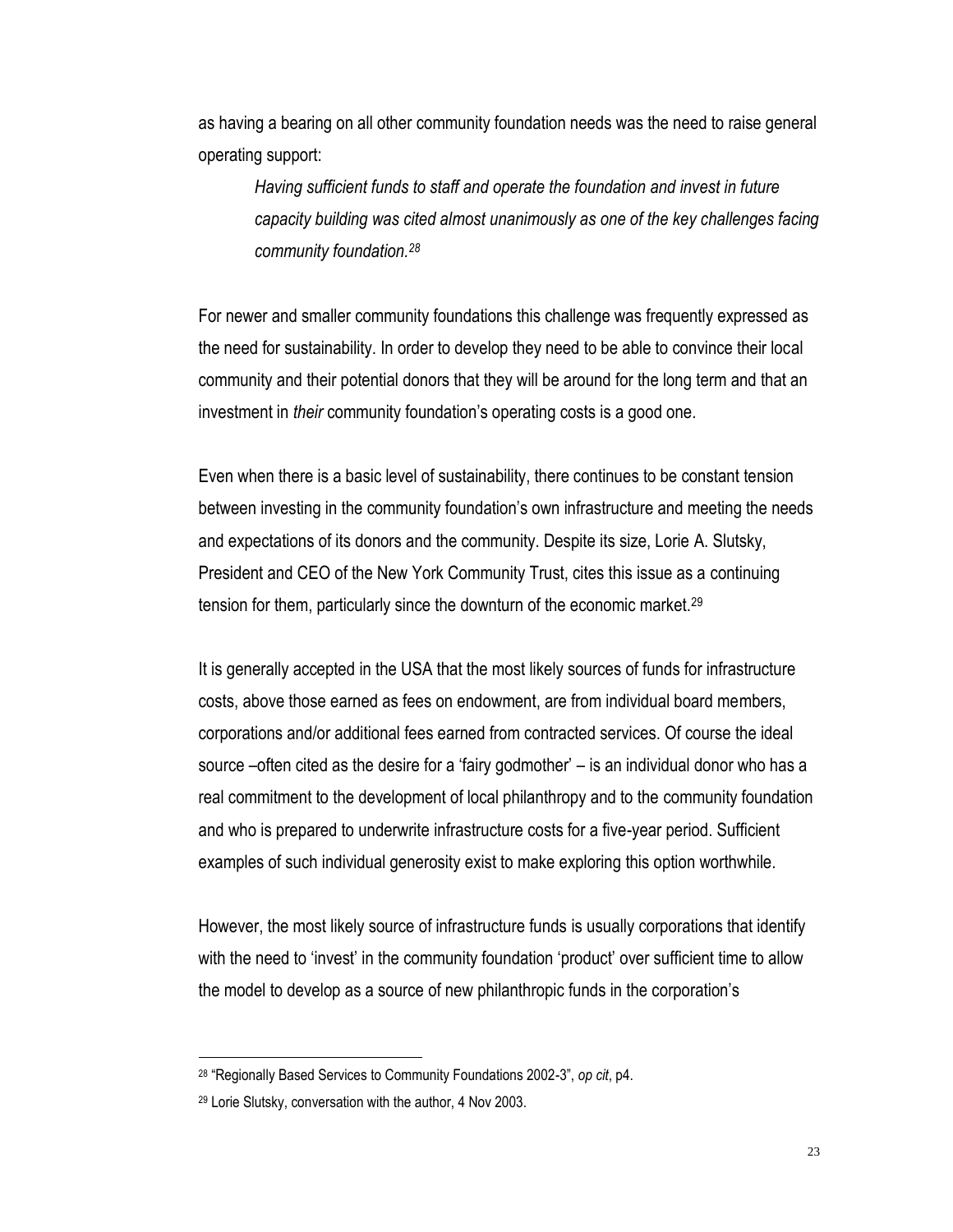community. Board members, with business relationships in the community, are seen as the single most important component in attracting funds for infrastructure costs.

In addition, board members themselves are identified as a source of funds for infrastructure costs, as they more than anyone understand the need for these funds and the difficulties that exist in attracting it.

Increasingly, community foundations are raising additional funds to support infrastructure costs through providing contracted services to small private foundations that do not have any research capacity, as well as to some donors who have established donor advised funds within commercial charitable gift funds.

## **3.4 The business of endowment building**

#### 3.4.1 Working with individuals/families

Targeting potential individual/family donors is not just about pursuing high-potential prospective donors. It is also about fulfilling the need of an individual to make a positive difference in his or her local community, while at the same time supporting their personal philanthropic interests and possibly those of their families.

To become the trusted vehicle for individuals to address their philanthropic desires, community foundations must ensure they prove themselves suitable. Community foundations have the following features that position them extremely well to take on this role. They have:

- Knowledge of community issues, opportunities and resources.
- Flexible purpose and the ability to direct community resources to the areas of greatest community need.
- Personalised donor services and the ability to tailor customised giving options tailored to each donor's interests and financial circumstances.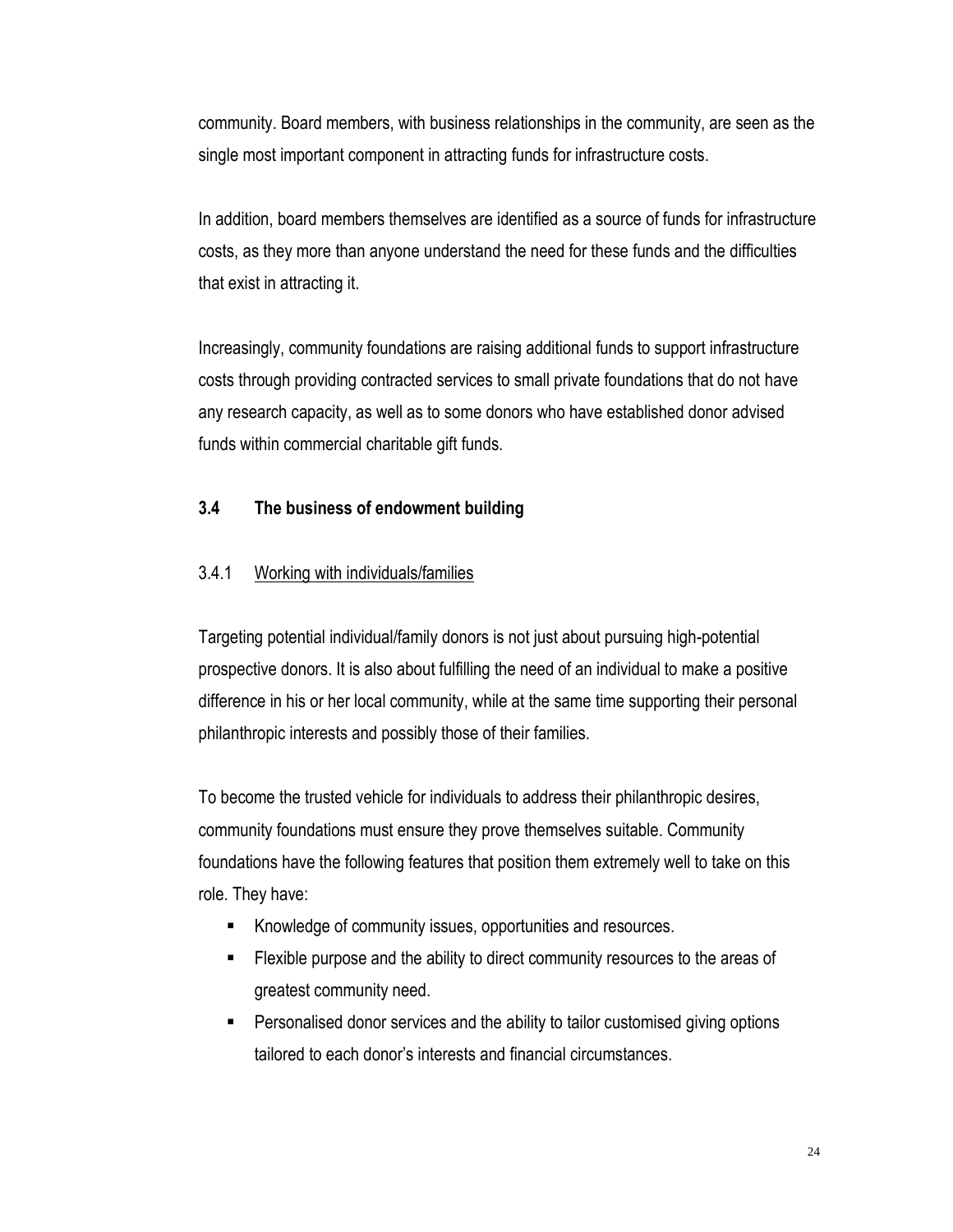- Capability to allow donors to remain involved in recommending distributions from their funds.
- Focus on generating long-term community capital through endowment building.
- Ability to allow donors to leave a legacy to the foundation through their will.
- A position as a low cost, simple alternative to creating a private foundation.<sup>30</sup>

According to Dorothy Reynolds, if a community foundation is serious about building endowment, "it must go after the big gifts while also accepting and being grateful for the small ones". She goes on to state that the big gifts come from people's assets while the small ones come from income.<sup>31</sup> This goes some way to account for the time it takes, usually up to two years, to procure a large gift.

The three best ways to target potential individual/family donors are through community foundation board members, existing donors and professional advisers.

## 3.4.2 The role of the board in building endowment

The importance of the role of the board in endowment building is so often cited as the single most important factor in determining success for a community foundation. Apart from their legal and fiduciary responsibilities, individual board members are the main ambassadors for any community foundation and they should accept this as a core responsibility/function of their role.

The best board members are chosen for their close connectedness with and networks in their community, either at a business or community level. Those with business connections are the people best placed to provide a community foundation's introductions to prospective donors and professional advisers. They can provide an excellent networking body to position their community foundation as the giving choice among high net worth individuals.

 $\overline{a}$ 30 "High Net Worth Individuals: Giving Back to the Community", *op cit*, p14.

<sup>31</sup> Dorothy Reynolds, *op cit*.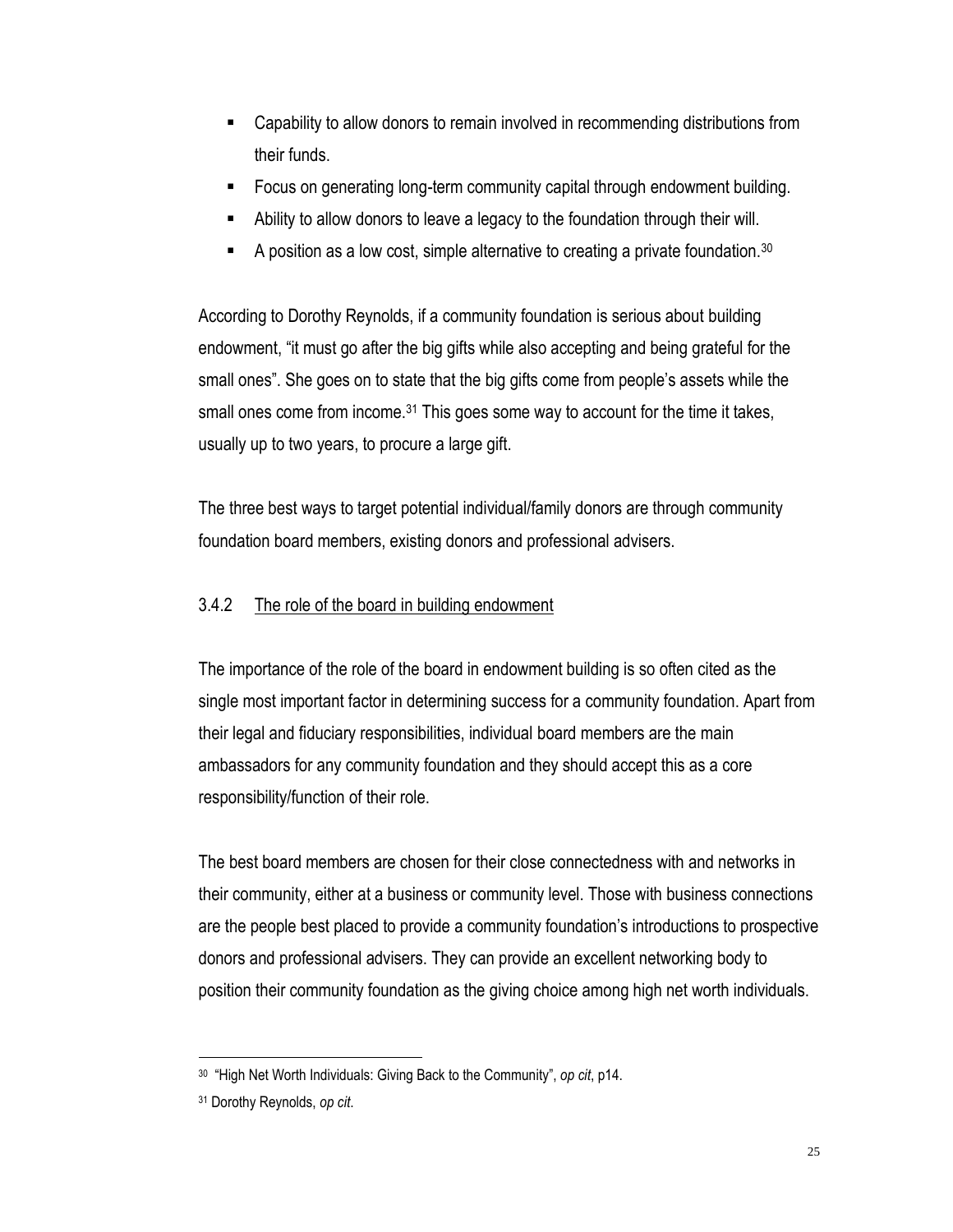In addition, board members are a source of funds themselves, not only for funds established during a board member's lifetime, but particularly through bequests. Bob Edgar has studied the permanent unrestricted funds that have come to the New York Community Trust (NYCT) through bequests. He estimates that of NYCT's permanent funds, 60%-70% have come either from previous board members or from individuals with no family.<sup>32</sup>

UK experience supports this view. In the "Time for Growth" project, a three-year challenge grant from the Esmee Fairburn Foundation for ten selected UK community foundations to assist them build their endowments, the role and commitment of the board was cited as the most important factor in achieving success in endowment building.

The "Time for Growth" participating foundations identified the importance of the role of the board as:

- Having a clear understanding of their role as fundraisers.
- Developing ownership of the community foundation's funds development strategy.
- Assisting recruit additional board members to assist with funds development as appropriate.
- Connecting to those with assets or access to assets.
- Participating in board retreats to set community foundation strategy.
- Hosting lunches/dinners/events as appropriate.
- Enjoying and celebrating the benefits and rewards from successes.<sup>33</sup>

In the USA it is continually stressed that boards must be given time to fully understand the complexities of the community foundation model, must be given the necessary tools to become effective community foundation board members and must be encouraged to use their own expertise to advance the work of the foundation.

Ellen Bryson, Director, Governing Board programs, Council on Foundations, states that the Chair is the most important person in setting a culture for the board and providing board

<sup>32</sup> Bob Edgar, *op cit*.

<sup>33</sup> Time for Growth annual review meeting, attended by the author, London July 2003.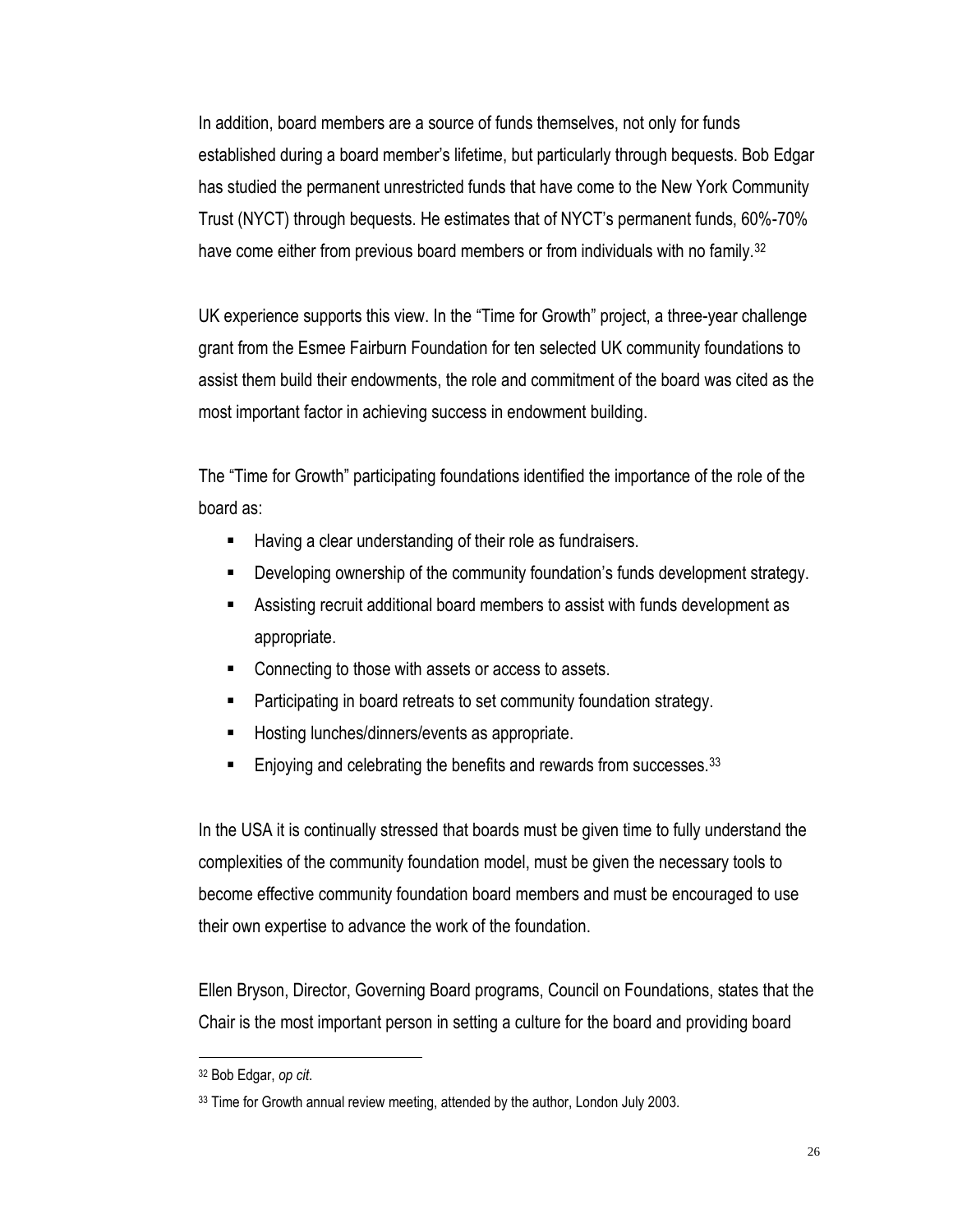members with leadership on all areas of strategy.<sup>34</sup> Equally important is the working relationship between the Chair and the CEO. They must work effectively as a team, and have regular and open communication if the foundation is to be successful in carrying out its mission.

She also states that one of the challenges for a board, particularly in the early stage of community foundation development and endowment building, is the boundary between the traditional role of the board (strategic direction and policy) and that of the CEO (day-to-day management).

Experience has shown that there will be an inevitable overlap as the CEO will be unable on his/her own to fulfil all aspects of the foundation's operations. She believes that it is in this 'dynamic grey area' that much creative endowment building occurs as board members take on roles and use their expertise. She stresses, however, that there must be policy and protocols in place that allow the board to work in 'this space'.<sup>35</sup>

In the USA, it is generally agreed that there must be rewards for the often considerable, voluntary effort made by board members. The rewards are seen to include connection with grant recipients through site visits and interaction with donors, as well as being part of a team that is assisting build positive and lasting change in their local community. Ellen Bryson says that the Council on Foundation's research has indicated that board members particularly appreciate the value of board retreats and the opportunity these provide for them to demonstrate their expertise. They also value highly the importance of socialising as a board and of being thanked both by the Chair as well as by the CEO.<sup>36</sup>

<sup>34</sup> Ellen Bryson, Director, Governing Board Programs, Council on Foundations, Council on Foundations Conference Baltimore, October 2003.

<sup>35</sup> Ibid.

<sup>36</sup> Ibid.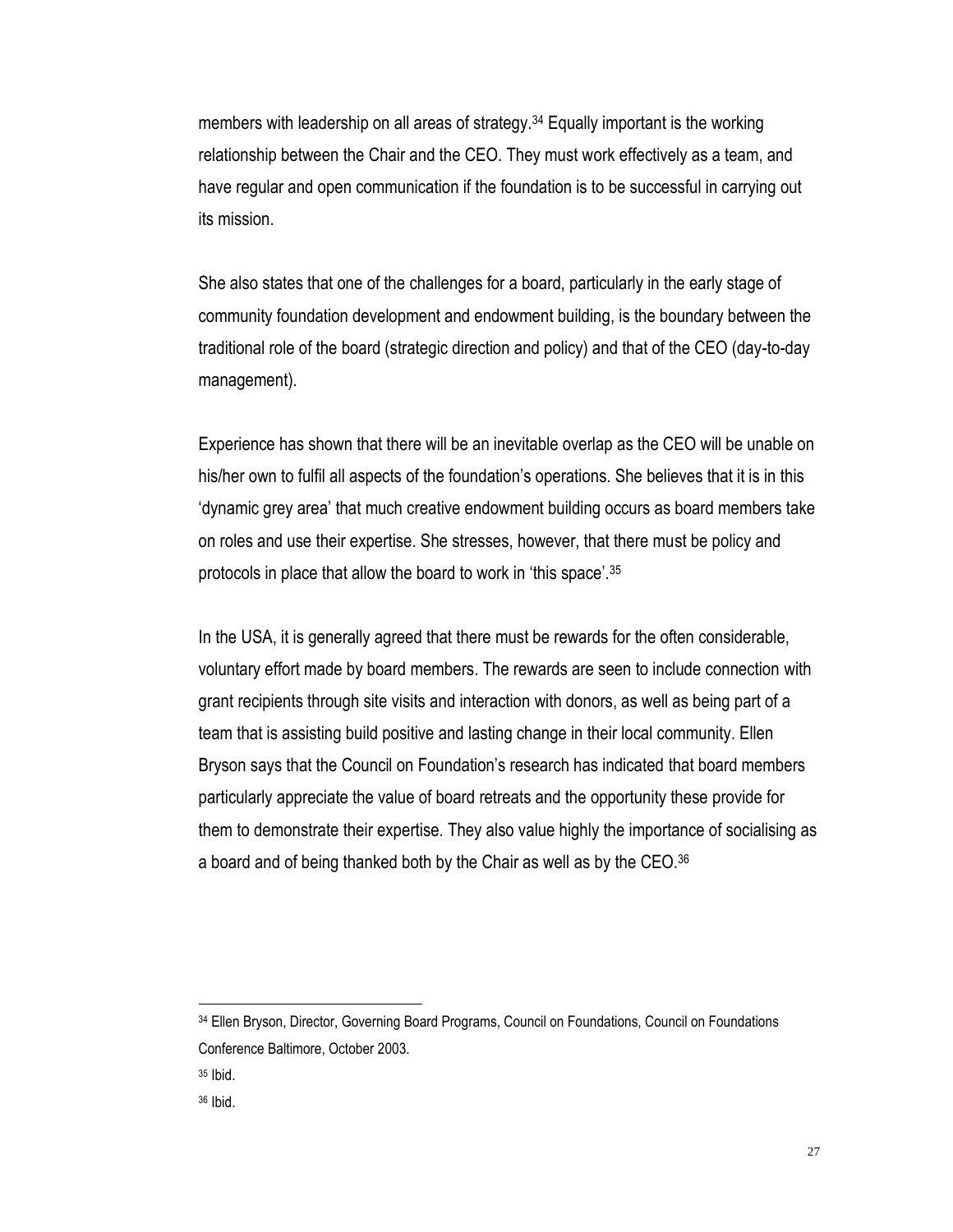#### 3.4.3 Working with existing donors

Existing donors and word of mouth are another excellent way of building endowment. According to Hilary Gilbert, Director of the Derbyshire Community Foundation in the UK, one of the key lessons learnt in the "Time for Growth" program is that "people give to people" and that prospective donors respond best to an approach from peers, i.e. board members or other donors.<sup>37</sup>

One of the ways to achieve 'peer approach' is by creating a forum that enables donors and potential donors to meet and share their motives for giving and their giving practice. This provides potential donors not only with an opportunity to be inspired by existing donors, but also to learn a little about areas of community need.

## 3.4.4 Working with professional advisers

In the USA, building endowment through building relationships and working with professional advisers is seen as the single most important factor in growing community foundations.

In acknowledging the importance of working with professional advisers, many community foundation staff, particularly in the early stages of their foundation's development, devote much of their time to meeting and building relationships with this group.

For example, in the first years of the Community Foundation Silicon Valley's development, CEO Peter Hero held monthly "tuna fish lunches" with professional advisers. He said that while these lunches were often tedious and that the "tuna fish" theme was a novelty, he felt there really was no alternative if he was to meet a full range of advisers and leave an impression with them.

<sup>37</sup> Time for Growth annual review meeting, *op cit*.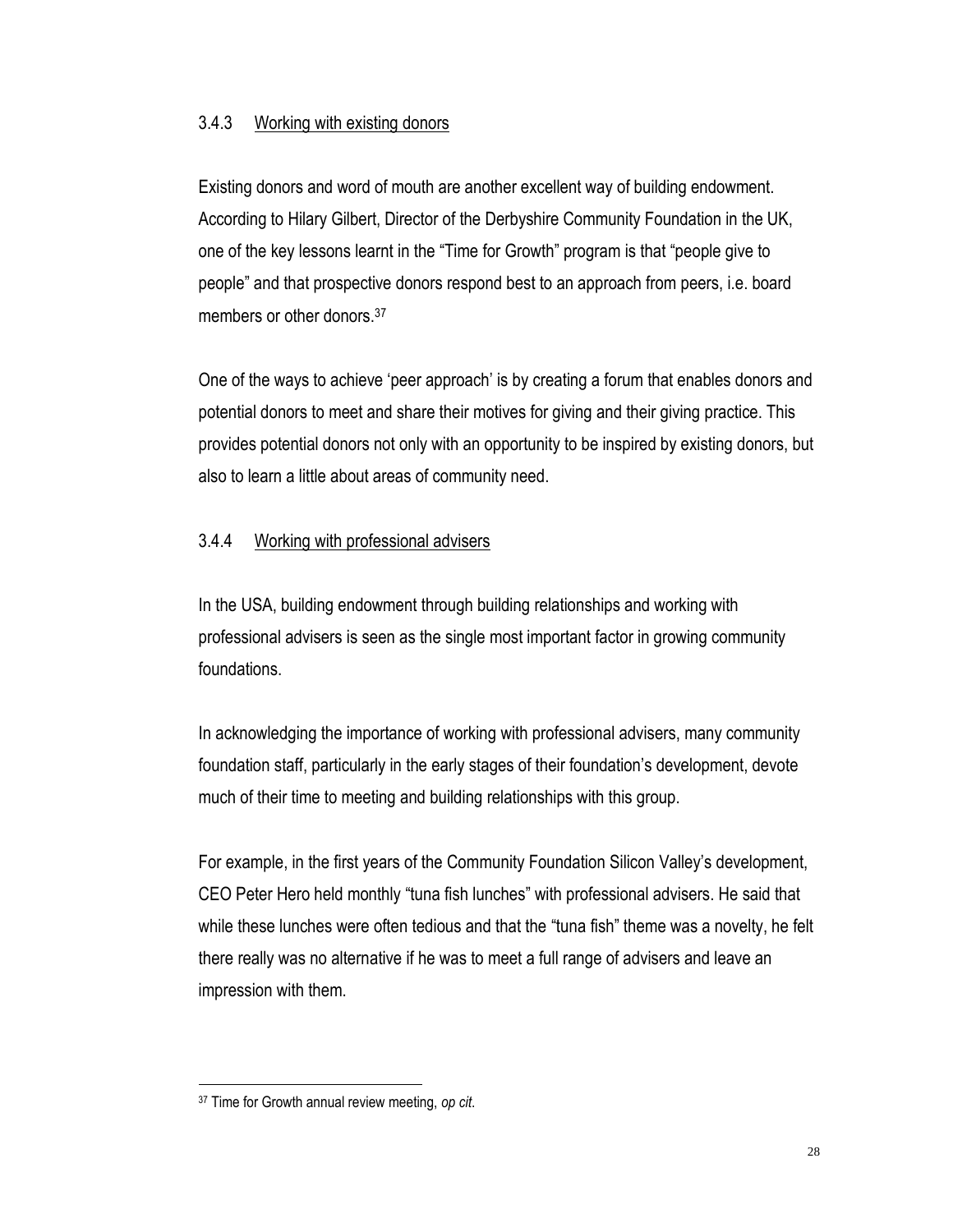As it turned out, over time a number of advisers referred their clients to the foundation. In fact, many of Community Foundation Silicon Valley's largest gifts have come from people that Peter Hero never met, but who were referred to the foundation by lawyers and other professional advisers who had met and developed a relationship with Hero during these lunches.

As Peter Hero says, "professional advisers are the wholesalers of community foundation services".<sup>38</sup> To support this view, Dorothy Reynolds states that the Columbus Community Foundation, which has US\$700 million under management and operates in a catchment area of 1.4 million people, has received the majority of its funds through professional advisers.<sup>39</sup> Many other community foundations report similar outcomes.

Community foundations in the UK are also recognising the importance of working with professional advisers. Community Foundation Network (CFN), the umbrella membership association for community foundations, has identified assisting local community foundations develop printed material and establish relationships with local professional advisers as a centrepiece of their activities.<sup>40</sup> In addition, the Giving Campaign, a government-supported program established in the UK to encourage giving, has prepared high quality material that targets professional advisers. CFN and the Giving Campaign are working together to distribute this material at a local level through community foundations.

The key to working with professional advisers is to establish a relationship of trust and assure the professional adviser that working with the community foundation will add value to his/her professional services and help satisfy client needs in a way that is not competitive with the services that the adviser provides.

A number of strategies for working with professional advisers have proved successful.

<sup>38</sup> Peter Hero, Conversation with Senior Fellows, 29 October 2003.

<sup>39</sup> Dorothy Reynolds, *op cit*.

<sup>40</sup> Confidential CFN Strategic Development Plan, prepared while the author was locum director, January-October 2003.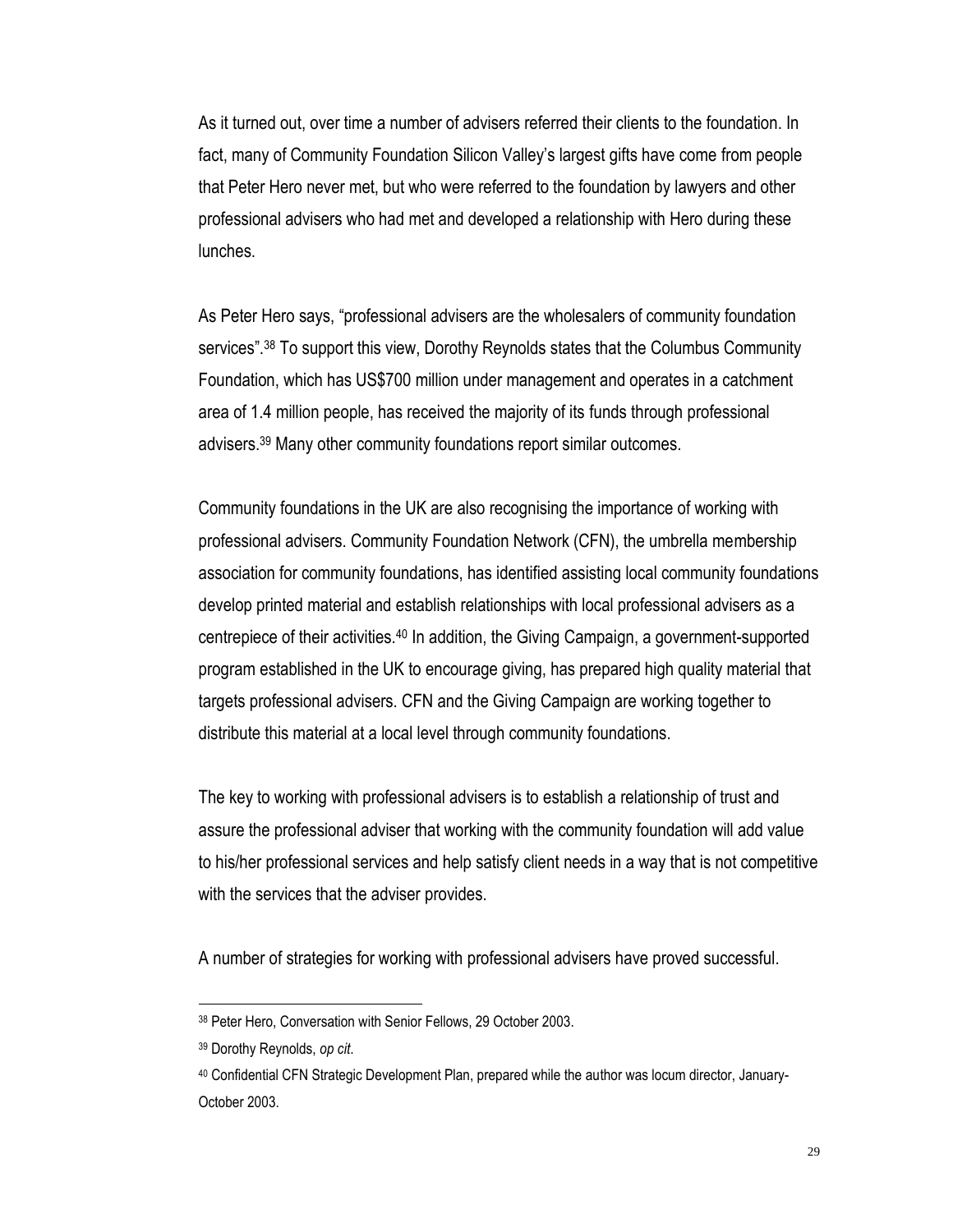These include:

- Creating and implementing a marketing plan specifically directed to developing relationships with professional advisers.
- Establishing an advisory committee of local professional advisers that will help the community foundation understand and connect with the professional adviser audience.
- Developing appropriate literature such as leaflets, articles, newsletters and information packs.
- Creating a space on the community foundation's website specifically for professional advisers.
- Hosting regular seminars and briefings that introduce professional advisers to a community foundation's features and benefits and to the value of referring charitable clients to a community foundation (as Peter Hero did in the early stages of development of the Community Foundation Silicon Valley).
- Leveraging existing adviser networks by identifying local chapters of professional adviser associations and running education seminars with them.
- Providing regular follow up.
- Developing a clear and concise process for working with professional advisers that makes obvious the benefits to the adviser, the client, the community foundation and the community.

However, with the current shifts in the economy, changing demographics, and the massive transfer of wealth expected over the next two decades, community foundations in the USA are being forced to review their relationships with professional advisers and to re-position themselves in this increasingly competitive market.

The emergence and rapid growth of commercial charitable gift funds has also further challenged the market position of community foundations. In addition, many lawyers and financial advisers who once referred their clients to community foundations are now working for companies that have established internal charitable funds.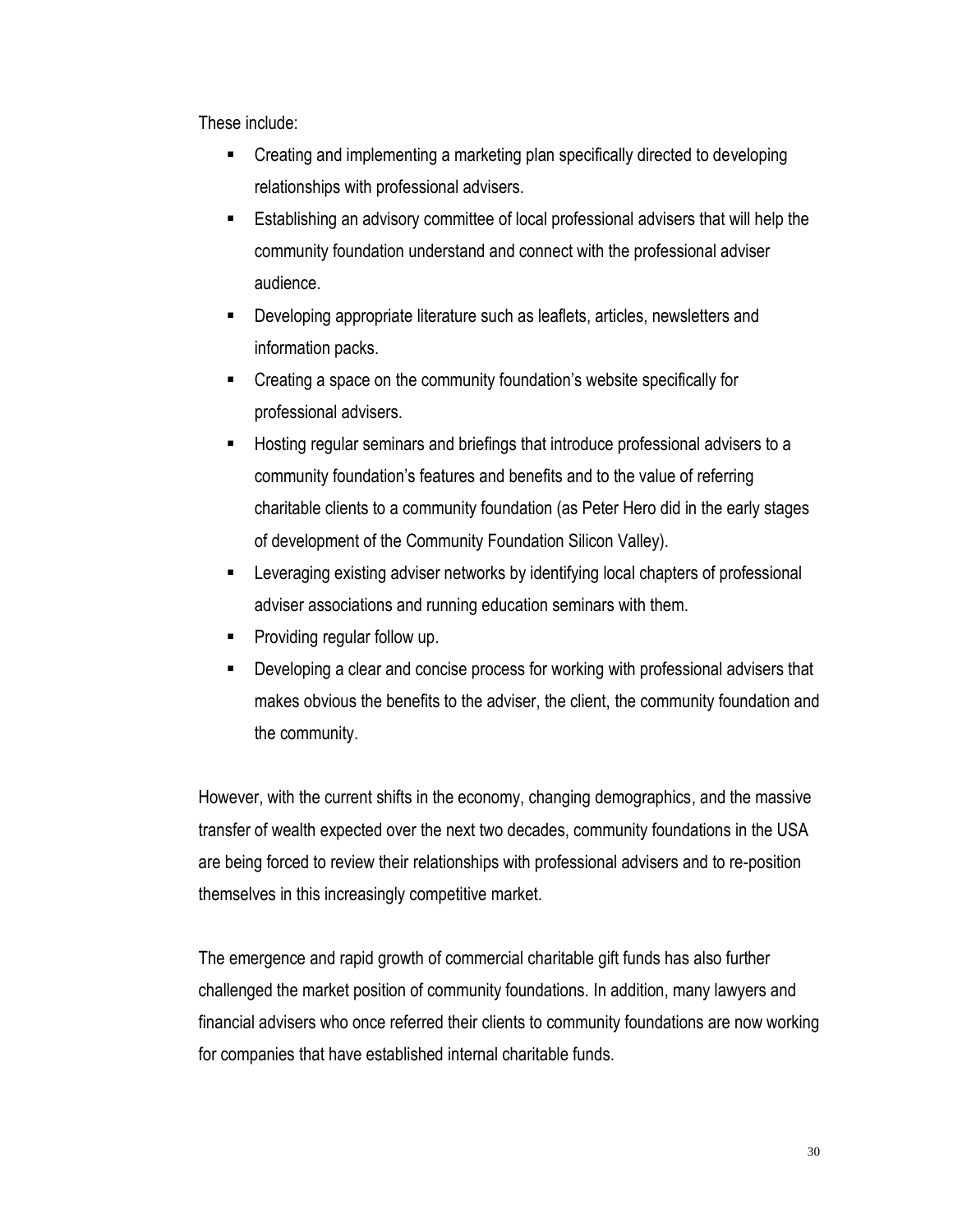The challenge for community foundations is to find new ways of working with professional advisers and commercial charitable gift funds. In achieving this objective, it is important to separate commercial fund companies from broking firms.

Several professional advisers who spoke at the Community Foundation Conference in Baltimore in November 2003 stressed that companies with commercial charitable funds will always be competitors to community foundations.<sup>41</sup> In spite of this, they pointed out that broking firms are always looking for ways to create new markets for their advisers to work with clients. As the report on high net worth individuals states: "advisers are under increasing pressure to serve as a single point of contact, a factor which may determine their viability in this competitive market". 42

By building relationships with professional advisers and assuring them that community foundations, with their knowledge of and connection to community, are the trusted and ideal vehicle for achieving their client's charitable goals, community foundations can fill a niche that adds value to every member of the giving chain – the professional adviser, the client, the community foundation and the community itself.

In those situations where legal and accounting firms have established their own charitable funds, community foundations are developing new ways of collaborating. In these cases the professional adviser brings the donor to the table, as they have always done, and the community foundation takes on the trustee role, i.e. it 'owns' the money.

However, in this 'new' model, the professional adviser's firm retains responsibility for investing the money, thereby retaining the fee for the funds investment and overall responsibility for the client. Of course the investment policies and principles for funds management must be agreed upon, and must reflect those of the community foundation

<sup>41</sup> Jonathan Ackerman and Vernon Marrow, "Professional Advisors Metamorphoses" session, 20 October 2003.

<sup>42</sup> "High Net Worth Individuals: Giving Back to the Community", *op cit*, p20.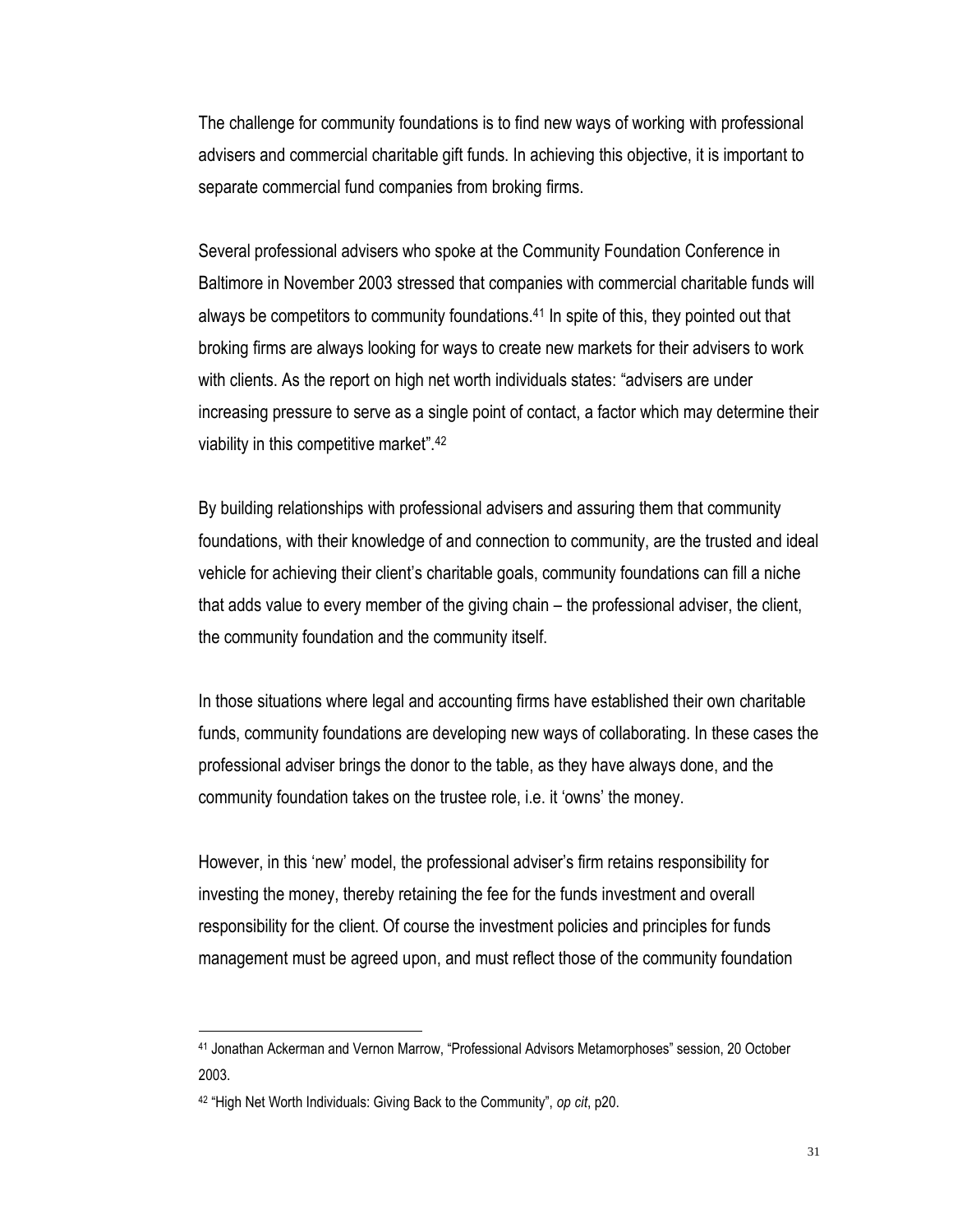because the board of the community foundation, as trustee, has legal and fiduciary responsibility for the funds.

This new method of doing business with broking firms is becoming increasingly popular in the USA. A group of community foundations, supported by the Council on Foundations, is currently working with Merrill Lynch to develop this arrangement with community foundations across the country. To date, 42 community foundations have established this collaborative relationship with Merrill Lynch. In the early stages of the project, this is made up of 24 active funds established at fourteen community foundations with a further fifteen pending. The average fund size to date is US\$290,000.<sup>43</sup>

Similarly, the Community Foundation in Scotland in the UK is establishing a comparable relationship with a number of broking firms.

#### 3.4.5 Bequests

Bequests are the major source of raising permanent unrestricted funds for community foundations in the USA.

The NYCT Trust estimates that 70-75% of its unrestricted funds comes from bequests.

The main sources of bequests in the USA come from donor advised funds already held within a community foundation.<sup>44</sup> These are converted to unrestricted funds at the time of death or through professional advisers. In addition, a large number of bequests come through professional advisers who have existing relationships with a community foundation. In the case of bequests that come through professional advisers, it is often the case that the donor has never had any contact with the recipient community foundation.

<sup>43</sup> Carla Dearing, Carolyn Heine and Michael Marsicano, "Growing Community Philanthropy by Partnering with Financial Institutions" session, Council on Foundations conference, October 2003.

<sup>44</sup> Bob Edgar, *op cit*.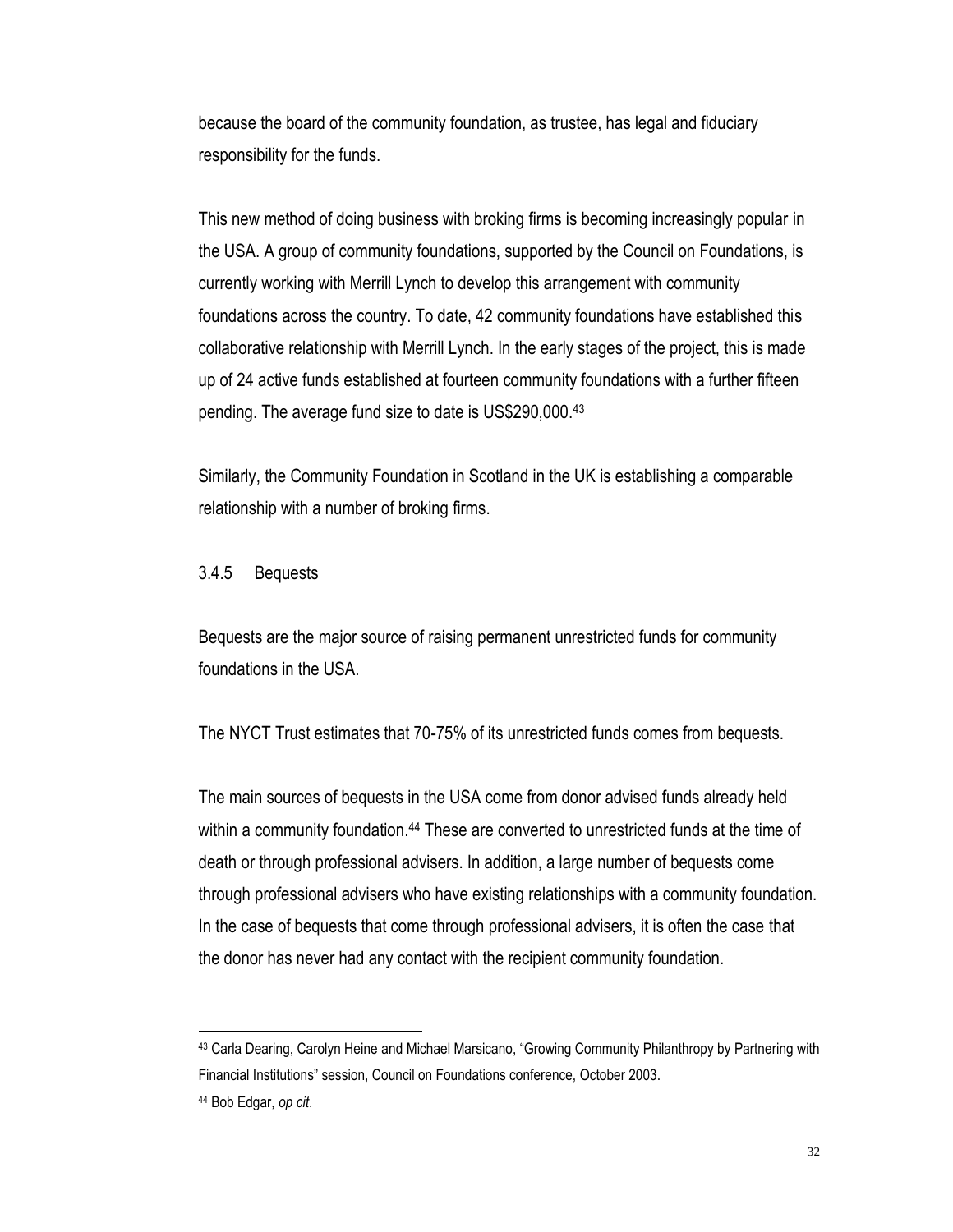Many community foundations in the USA have established what are called "legacy societies". These are people prepared to be identified, during their lifetimes, as having named the community foundation in their wills.

"Legacy societies" are easy and inexpensive to establish, and can be promoted along with other community foundation options for giving. The secret to their success is based on continuous promotion and communication that stresses a potential donor's ability to "leave a lasting legacy". This message can be easily included on all community foundation written material and publications, and the message can be communicated to all, not just the wealthy. Many community foundations have found that they have the greatest success in attracting bequests from people of average wealth.<sup>45</sup> In addition, existing donors are prime targets as potential "legacy society" members.

The ability to excite the board about the value of giving through a bequest will be an important factor in the success of a "legacy society". Board members feel much more comfortable talking to people about bequests than asking for money and in many cases board members themselves have already named the community foundation in their will and are therefore very comfortable to talk about their experiences.

A number of issues have been identified as critical to the success of "legacy societies".<sup>46</sup> These include:

- Identifying the "legacy society" as an important part of the community foundation's core activities.
- Giving it a name, such as "Community Builders", that gives the program prominence within the foundation and publicly.
- Keeping the message about "leaving a lasting legacy" simple. A message often used is "look after your family and friends, then think of your community and it future".

<sup>45</sup> Susan DameGreene, Mary Ellis Peterson et al, "Leaving Your Legacy: Ideas for Starting and Growing your Legacy Society" session, Council on Foundations conference, October 2003 <sup>46</sup> ibid.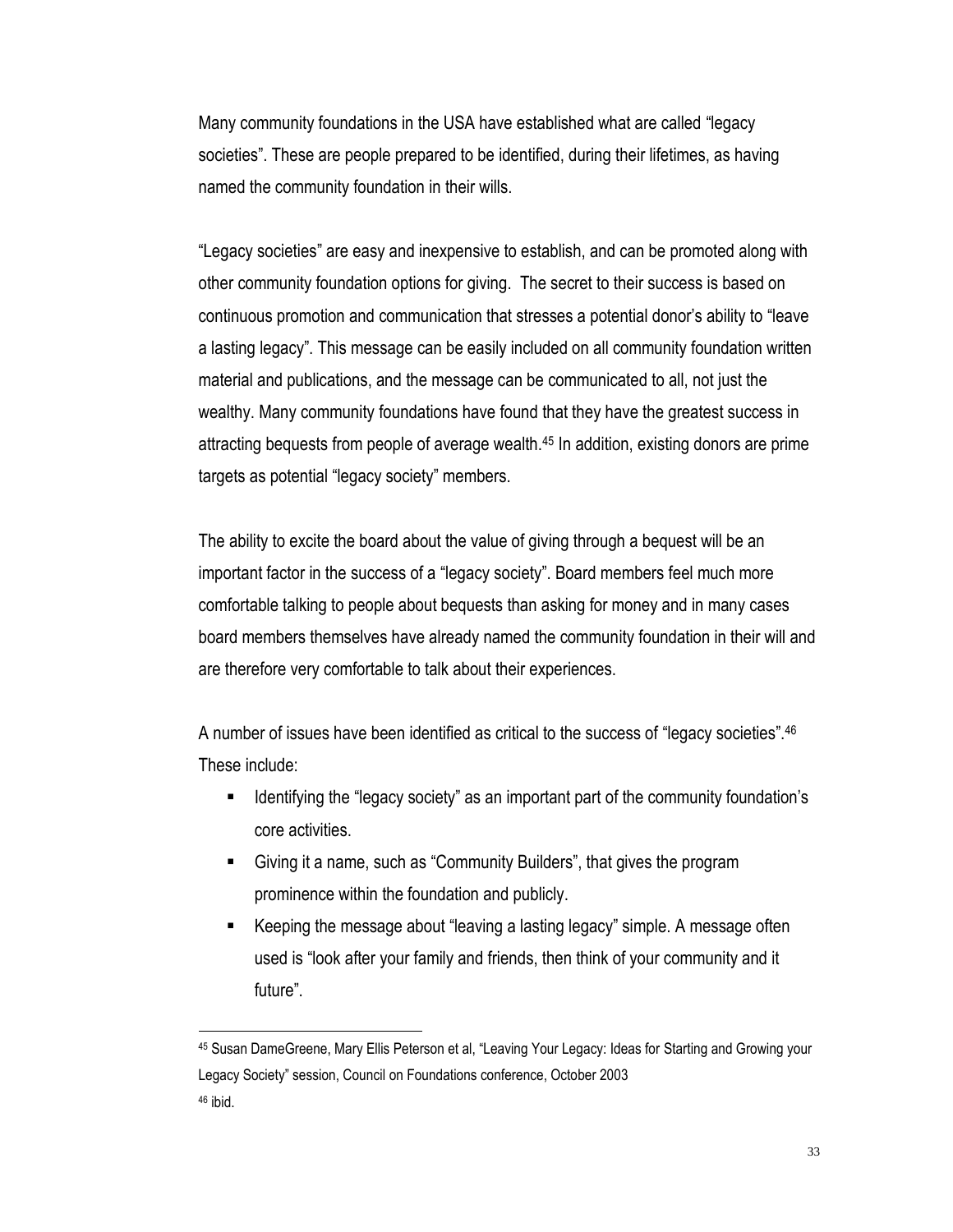- Ensuring that the process for a potential donor to name the community foundation of their choice in their will is easy. Most community foundations have template wording for inclusion in wills and/or simple forms that on completion become codicils or promissory notes to a will.
- Acknowledging that everyone is a prospect for membership.
- Acknowledging and thanking those who belong to the 'society'. As one community foundation staff member said: "treat them like family, only better".<sup>47</sup> This 'better treatment' can include a range of small gifts that acknowledge membership (tie pins, ties, umbrellas etc), an annual dinner, names on a visible plaque etc. Most community foundations with "legacy societies" find that 30-40% seek to be publicly recognised.<sup>48</sup>
- Cultivating those with bequests to increase their legacy.
- Promoting the program through professional advisers.

In the USA, it has been demonstrated many times that once the community foundation is in a person's will, the 'donor' will inevitably increase the bequest, particularly if they are appropriately thanked and acknowledged. Some estimate that those who are well thanked will double or treble their gift.<sup>49</sup>

## 3.4.6 Community convening and leadership

The importance of the role of a community foundation as a community leader and convener should not be underestimated as a tool for raising endowment.

This is a viable way for a community foundation to make a substantial and visible impact on its community without spending much money. It is also an excellent way to introduce and recruit a diverse range of community members who can then become involved with the foundation in number of ways, including setting up funds.

<sup>47</sup> Susan DameGreene et al, *op cit*.

<sup>48</sup> Ibid.

<sup>49</sup> Ibid.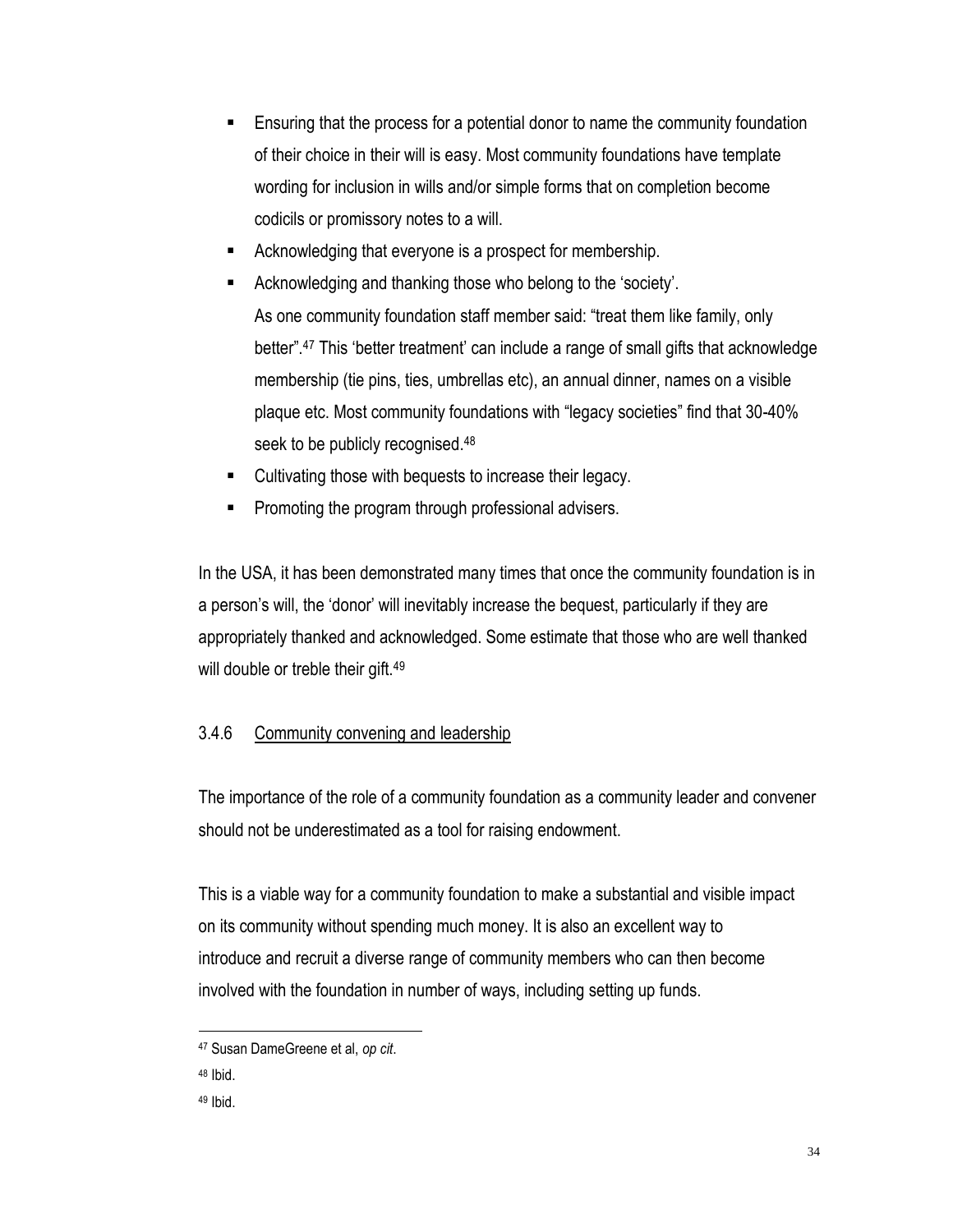There are many examples of community foundation successes in this area. In an effort to gain visibility in its early years of operation, as well as to raise money for a particular identified community need, the Community Foundation Silicon Valley worked collaboratively with local academic institutions to establish a research capacity that identified and evaluated a range of needs in the community.<sup>50</sup>

The first project was the "children's report card" which evaluated the status of children in a county in California – their safety, education, health and other relevant measures. The study revealed that the county's immunization rate was lowest in California. The community foundation brought in government agencies, corporations, schools, churches and other relevant groups. Immunisation became a priority, and 18 months later the county had the highest immunisation rate in the state.

This program, while having far reaching results, cost the foundation very little, but placed the organization at the centre of community activity and involvement, bringing all the relevant groups together.

The New York Community Trust (NYCT) uses another approach to play the role of community leader. In an effort to position itself as the place people come when they want to solve problems, the NYCT identifies areas of community need and convenes community meetings around them, bringing together relevant community organizations, community leaders and potential donors. Issues are discussed and ways to assist solve them agreed. A "membership fund" is then established whereby NYCT puts forward a modest amount of money and requests that others involved put in a similar amount.

Working in this way, NYCT acts as a convenor, getting people around the table to discuss an issue. It makes a number of small, carefully considered grants, which gives NYCT credibility with potential donors and it leads to visibility in the community.<sup>51</sup>

<sup>50</sup> "Community Foundation Silicon Valley", *op cit*, p11.

<sup>51</sup> Bob Edgar, *op cit*.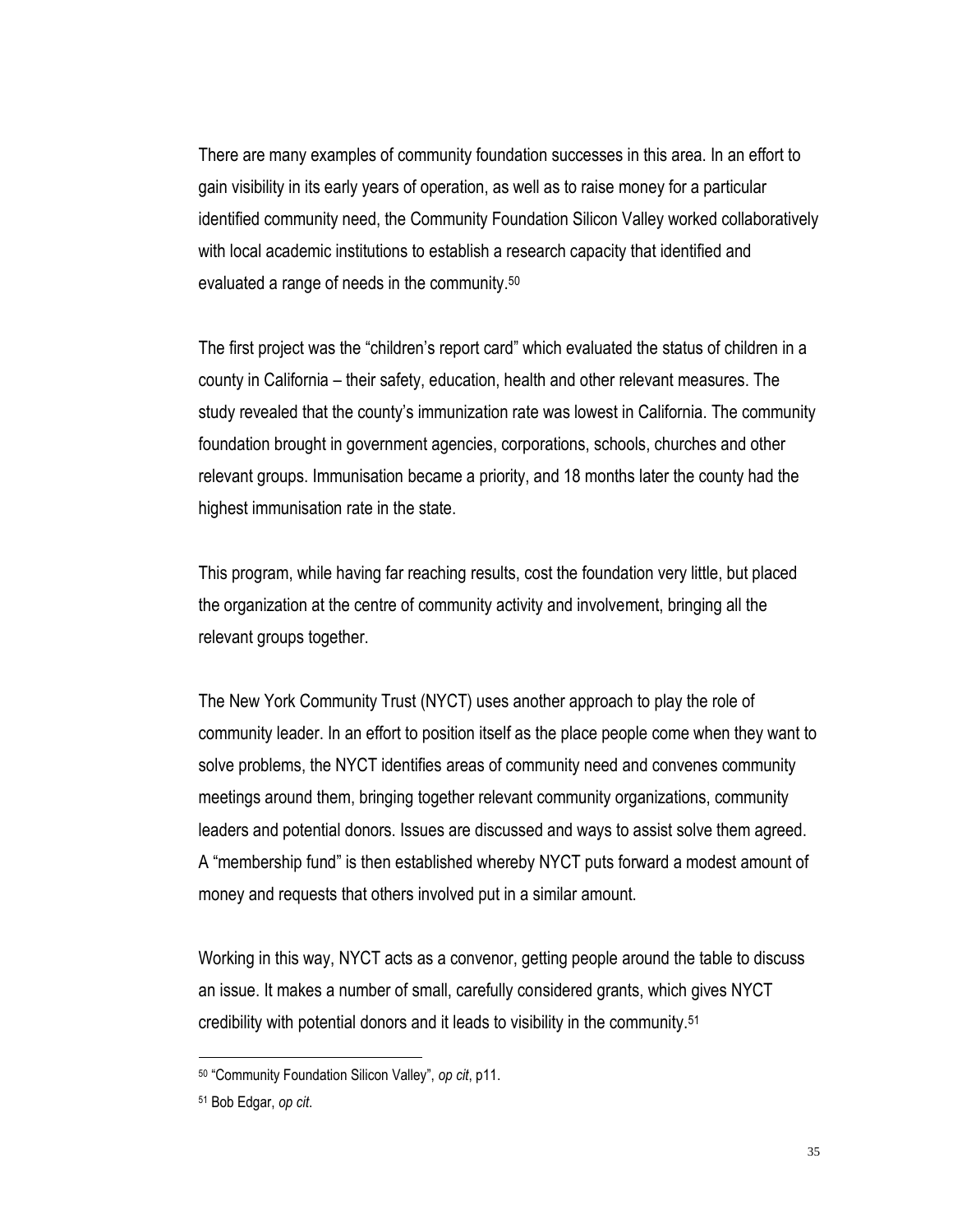### 3.4.7 Agency endowments

Many community foundations market their services to charitable organizations. The advantages of strategic alliances with community foundations for charitable organizations include:

- The fact that funds are invested in a large pool of charitable funds for community benefit.
- The charitable organization is relieved of the burden of funds management and investment.
- The funds invested in the community foundation will no longer appear on the books of the charitable organization as the community foundation takes over trusteeship.
- The charitable organization can benefit from a close relationship with the community foundation and community foundation donors.

The advantage for the community foundation of accepting agency endowments from charitable organizations is that the funds invested by the charitable organization create a perception that the community foundation's endowment may be larger than it actually is.

There are, however, a number of community foundations that will not take on agency endowments. The reasons for this decision include:

- **EXTER 2** Lack of certainty as to whether or not the board of a charitable organization can legally hand over trusteeship of its funds for investment in a community foundation.
- The feeling by some community foundations that the funds of charitable organizations are better invested in investment products that are specifically structured to serve charitable organizations.
- There is a potential conflict of interest, as the charitable organization might well also be a grant recipient of the community foundation.